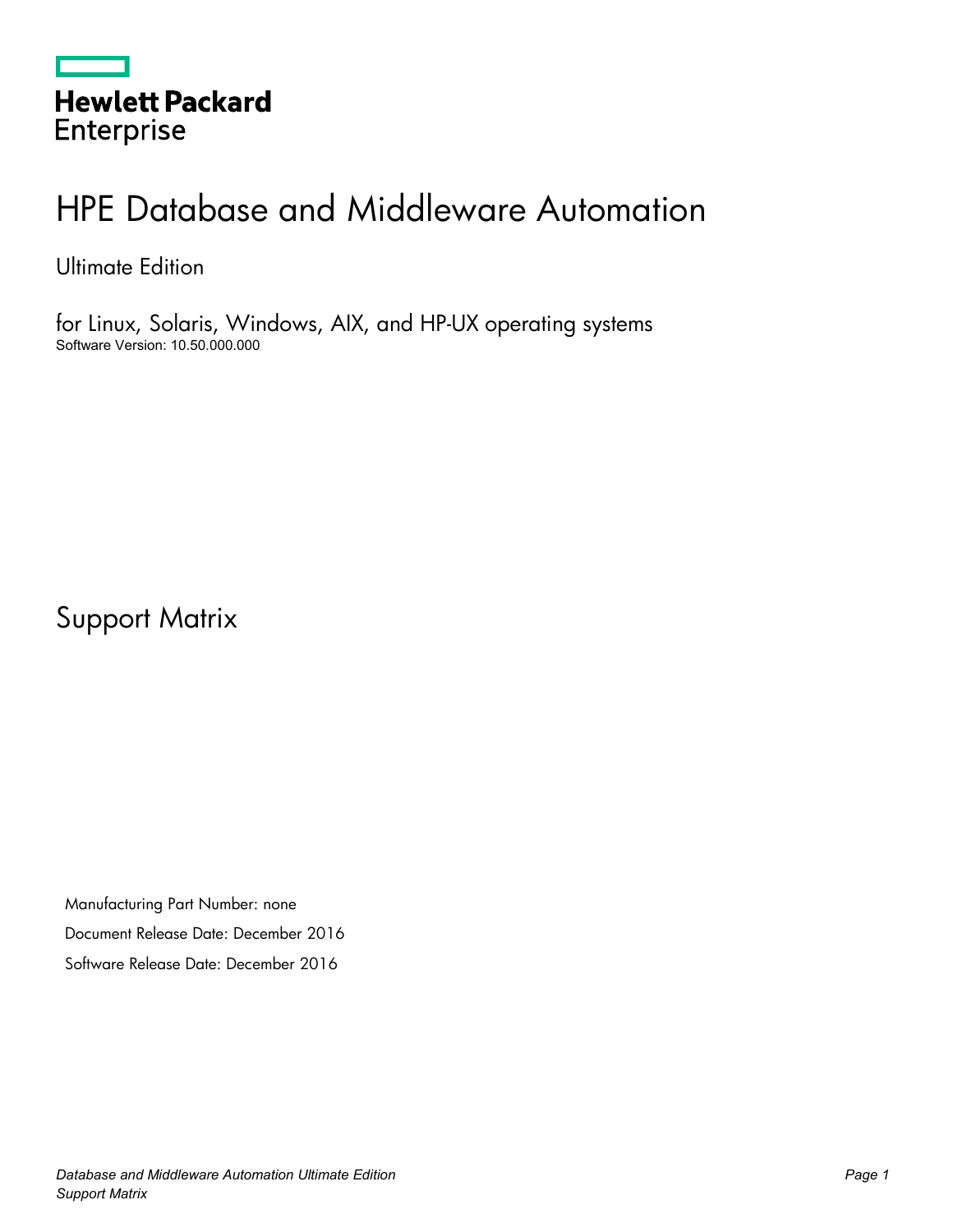# Legal Notices

### **Warranty**

The only warranties for Hewlett Packard Enterprise products and services are set forth in the express warranty statements accompanying such products and services. Nothing herein should be construed as constituting an additional warranty. HPE shall not be liable for technical or editorial errors or omissions contained herein.

The information contained herein is subject to change without notice.

### Restricted Rights Legend

Confidential computer software. Valid license from HPE required for possession, use or copying. Consistent with FAR 12.211 and 12.212, Commercial Computer Software, Computer Software Documentation, and Technical Data for Commercial Items are licensed to the U.S. Government under vendor's standard commercial license.

### Copyright Notices

© Copyright 2011-2016 Hewlett Packard Enterprise Development LP

### Trademark Notices

Adobe™ is a trademark of Adobe Systems Incorporated.

HP-UX Release 10.20 and later and HP-UX Release 11.00 and later (in both 32 and 64-bit configurations) on all HP 9000 computers are Open Group UNIX 95 branded products.

Windows® and Microsoft® are U.S. registered trademarks of Microsoft Corporation.

Oracle® is a registered trademark of Oracle and/or its affiliates.

UNIX® is a registered trademark of The Open Group.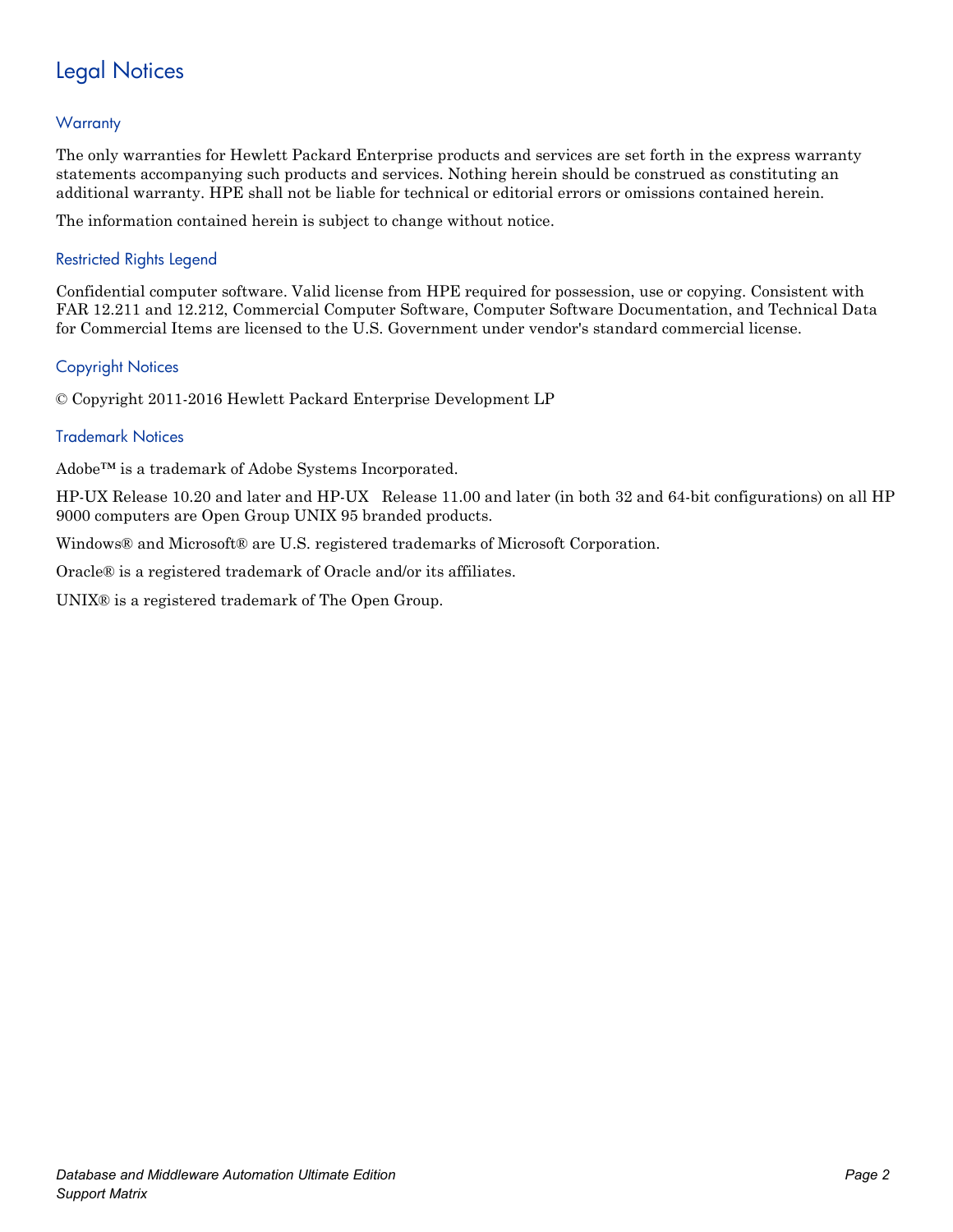## Documentation Updates

The title page of this document contains the following identifying information:

- Software Version number, which indicates the software version.
- Document Release Date, which changes each time the document is updated.
- Software Release Date, which indicates the release date of this version of the software.

To check for recent updates or to verify that you are using the most recent edition of a document, go to:

#### **<https://softwaresupport.hp.com/>**

This site requires that you register for an HP Passport and sign-in. To register for an HP Passport ID, go to:

#### **<https://hpp12.passport.hp.com/hppcf/createuser.do>**

Or click the **Register** link at the top of the HPE Software Support page.

You will also receive updated or new editions if you subscribe to the appropriate product support service. Contact your HPE sales representative for details.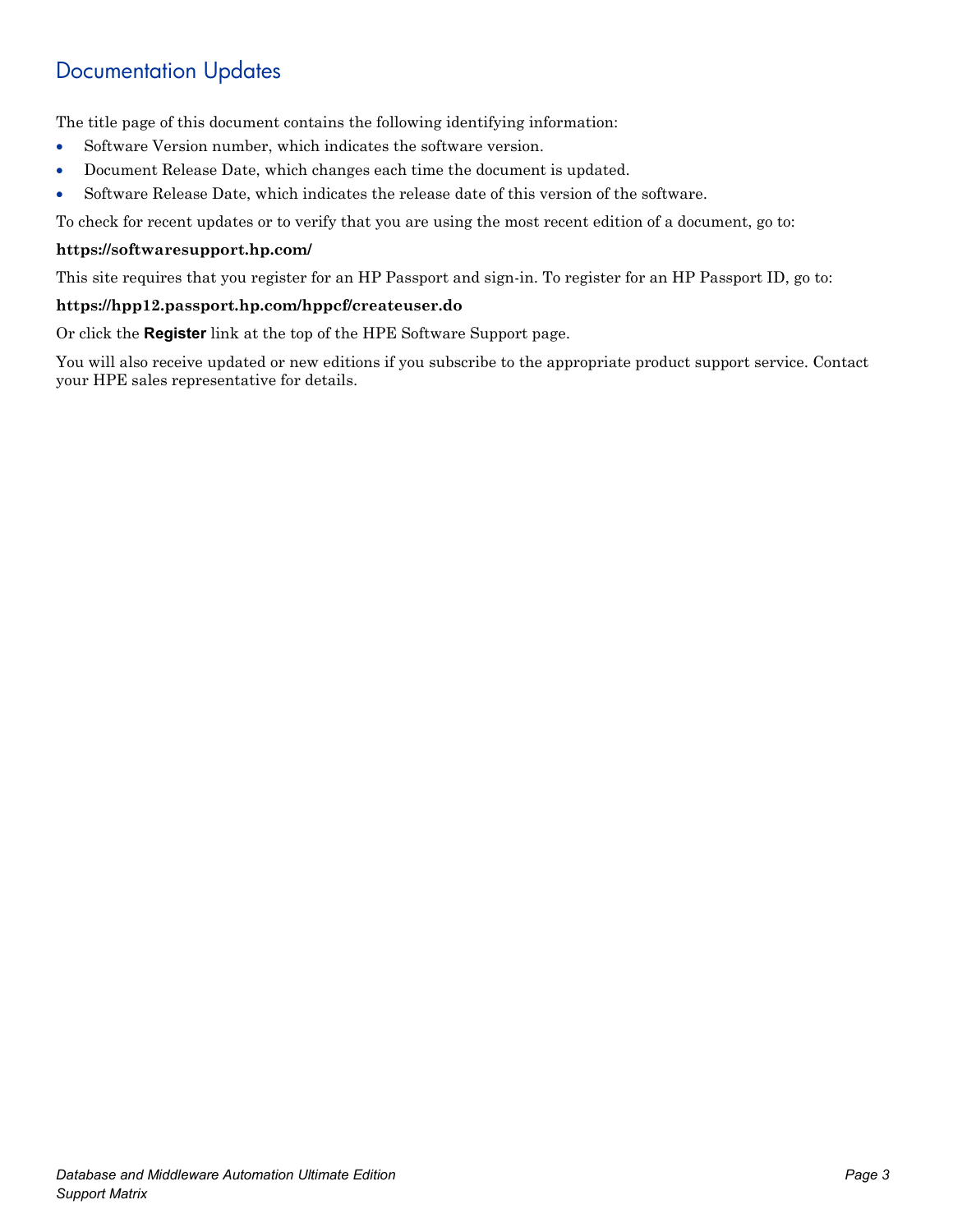# Support

Visit the HPE Software Support web site at:

### **<https://softwaresupport.hp.com/>**

This Web site provides contact information and details about the products, services, and support that HPE Software offers.

HPE Software online support provides customer self-solve capabilities. It provides a fast and efficient way to access interactive technical support tools needed to manage your business. As a valued support customer, you can benefit by using the support web site to:

- Search for knowledge documents of interest
- Submit and track support cases and enhancement requests
- Download software patches
- Manage support contracts
- Look up HPE support contacts
- Review information about available services
- Enter into discussions with other software customers
- Research and register for software training

Most of the support areas require that you register as an HP Passport user and sign in. Many also require a support contract. To register for an HP Passport ID, go to:

### **<https://hpp12.passport.hp.com/hppcf/createuser.do>**

To find more information about access levels, go to:

### **<https://softwaresupport.hp.com/web/softwaresupport/access-levels>**

HPE Software Solutions Now accesses the HPESW Solution and Integration Portal Web site. This site enables you to explore HPE Product Solutions to meet your business needs, includes a full list of Integrations between HPE Products, as well as a listing of ITIL Processes. The URL for this Web site is http://h20230.www2.hp.com/sc/solutions/index.jsp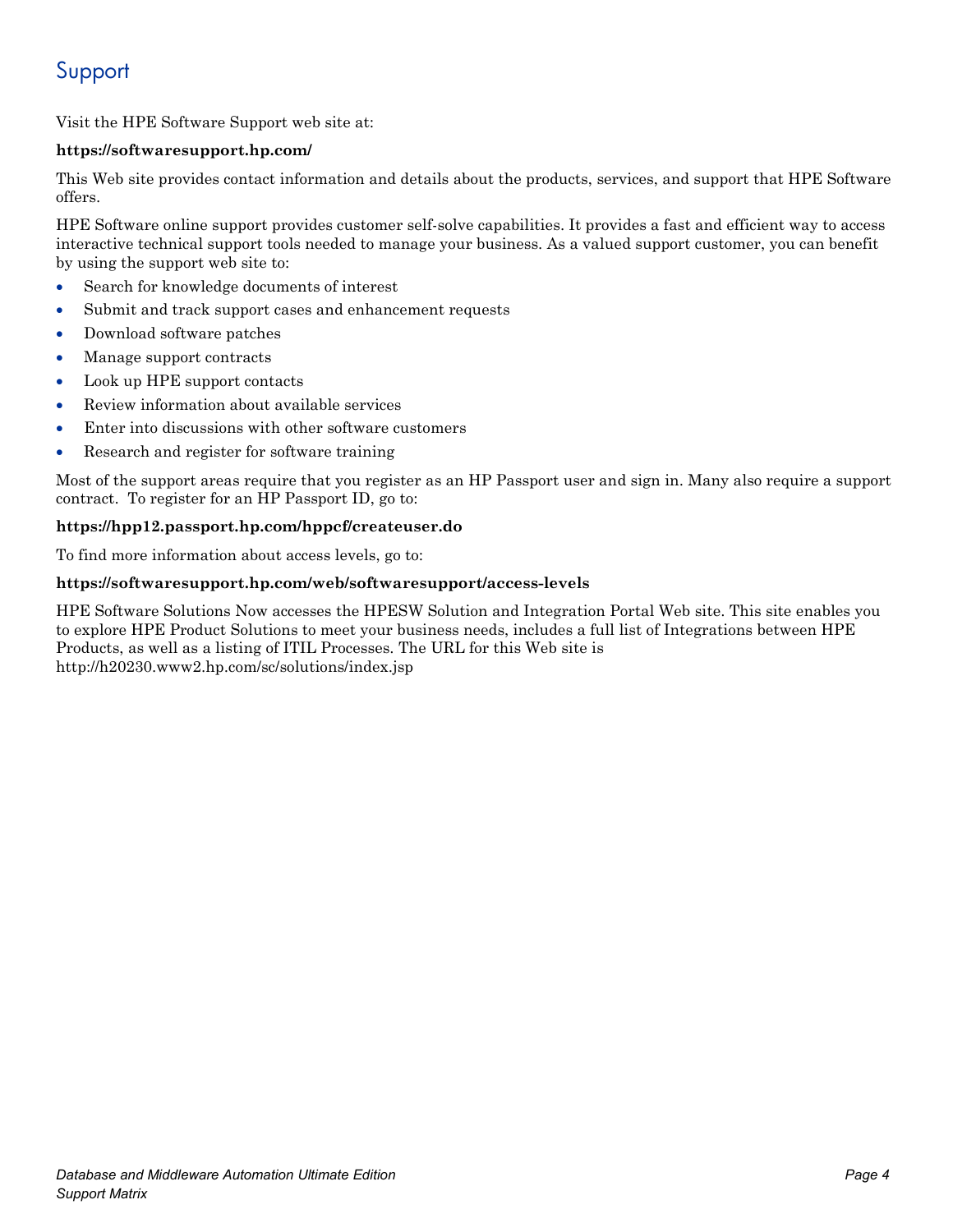HP Database and Middleware Automation Version 10.50.000.000 Support Matrixes for Workflows

The pages that follow provide support matrixes for the HPE DMA workflows. The matrixes contain the supported products, HPE DMA solution packs, HPE DMA workflows, and supported platforms for each supported product version.

| <b>Type</b>          | <b>Included items</b>                                                             |  |  |  |  |  |
|----------------------|-----------------------------------------------------------------------------------|--|--|--|--|--|
| Product              | Oracle                                                                            |  |  |  |  |  |
|                      | <b>SQL Server</b>                                                                 |  |  |  |  |  |
|                      | SAP Sybase Adaptive Server Enterprise                                             |  |  |  |  |  |
|                      | <b>IBM DB2</b>                                                                    |  |  |  |  |  |
|                      | MySQL                                                                             |  |  |  |  |  |
|                      | Apache                                                                            |  |  |  |  |  |
|                      | Tomcat                                                                            |  |  |  |  |  |
|                      | <b>JBoss</b>                                                                      |  |  |  |  |  |
|                      | WebSphere                                                                         |  |  |  |  |  |
|                      | WebLogic                                                                          |  |  |  |  |  |
| <b>Solution Pack</b> | AdvancedDBPatching                                                                |  |  |  |  |  |
|                      | AdvancedDBProvisioning                                                            |  |  |  |  |  |
|                      | <b>DBCompliance</b>                                                               |  |  |  |  |  |
|                      | <b>DBPatching</b>                                                                 |  |  |  |  |  |
|                      | <b>DBProvisioning</b>                                                             |  |  |  |  |  |
|                      | <b>DBRefresh</b>                                                                  |  |  |  |  |  |
|                      | DBReleaseManagement                                                               |  |  |  |  |  |
|                      | ASProvisioning                                                                    |  |  |  |  |  |
|                      | ASPatching                                                                        |  |  |  |  |  |
|                      | ASReleaseManagement                                                               |  |  |  |  |  |
|                      | ASConfigManagement                                                                |  |  |  |  |  |
|                      | Discovery                                                                         |  |  |  |  |  |
|                      | Promote                                                                           |  |  |  |  |  |
| Platform             | Linux Platforms: Red Hat Enterprise, SUSE Enterprise, Oracle Enterprise, SE Linux |  |  |  |  |  |
|                      | Solaris (SPARC), Solaris (Intel)                                                  |  |  |  |  |  |
|                      | Windows                                                                           |  |  |  |  |  |
|                      | <b>AIX</b>                                                                        |  |  |  |  |  |
|                      | HP-UX                                                                             |  |  |  |  |  |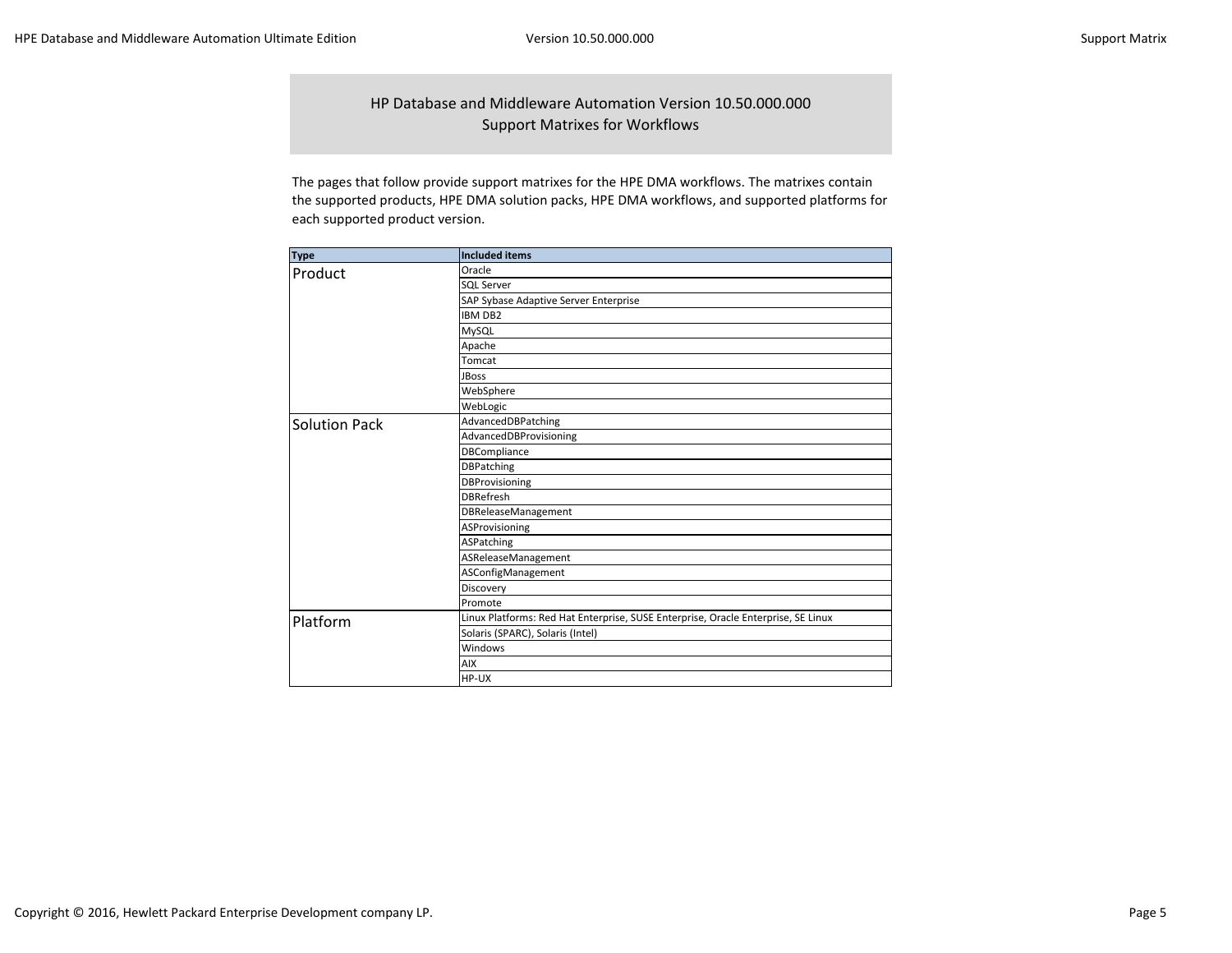| <b>Oracle Database</b> |                                                                  | <b>Red Hat Enterprise</b><br><b>Linux</b><br>5, 6, 7<br>Server 10, 11<br><b>Oracle Linux</b><br>5, 6, 7 |           | <b>SUSE Enterprise Linux</b> |           | <b>Solaris (SPARC)</b><br>Solaris (x86)<br>10, 11<br>10, 11 |           |           |           |        |           | <b>AIX</b><br>6, 7 |           | <b>HP-UX 11iv3</b><br>(11.31) |  |  |  | <b>Windows</b><br>2008, 2008R2, 2012, 2012 R2 |  |
|------------------------|------------------------------------------------------------------|---------------------------------------------------------------------------------------------------------|-----------|------------------------------|-----------|-------------------------------------------------------------|-----------|-----------|-----------|--------|-----------|--------------------|-----------|-------------------------------|--|--|--|-----------------------------------------------|--|
| <b>Solution Pack</b>   | <b>Workflow</b>                                                  | 12.1.0                                                                                                  | 11.2.0    | 12.1.0                       | 11.2.0    | 12.1.0                                                      | 11.2.0    | 12.1.0    | 11.2.0    | 12.1.0 | 11.2.0    | 12.1.0             | 11.2.0    |                               |  |  |  |                                               |  |
| AdvancedDBPatching     | <b>Oracle - Patch Grid Infrastructure and Databases</b>          | $\bullet$                                                                                               | $\bullet$ | $\bullet$                    |           |                                                             |           |           |           |        |           |                    |           |                               |  |  |  |                                               |  |
|                        | Oracle - Rollback Patch from Grid Infrastructure<br>and Database | $\bullet$                                                                                               | $\bullet$ | $\bullet$                    | $\bullet$ |                                                             |           |           | $\bullet$ |        |           |                    |           |                               |  |  |  |                                               |  |
|                        | Oracle - Migrate and Patch Grid Managed<br>Database              | $\bullet$                                                                                               | $\bullet$ | $\bullet$                    |           |                                                             |           | $\bullet$ | $\bullet$ |        |           |                    |           |                               |  |  |  |                                               |  |
| AdvancedDBProvisioning | Check RAC Node and Check SQL Connectivity                        | $\bullet$                                                                                               | $\bullet$ | $\bullet$                    | $\bullet$ |                                                             |           |           | $\bullet$ |        |           |                    |           |                               |  |  |  |                                               |  |
|                        | Cleanup Failed RAC Node Install                                  |                                                                                                         | $\bullet$ |                              | $\bullet$ |                                                             |           |           | $\bullet$ |        |           |                    |           |                               |  |  |  |                                               |  |
|                        | Oracle - Configure Data Guard Broker Properties                  | $\bullet$                                                                                               | $\bullet$ | $\bullet$                    |           |                                                             |           |           | $\bullet$ |        |           |                    |           |                               |  |  |  |                                               |  |
|                        | Oracle - Create Database Broker Configuration                    | $\bullet$                                                                                               | $\bullet$ | $\bullet$                    |           |                                                             |           |           | $\bullet$ |        |           |                    |           |                               |  |  |  |                                               |  |
|                        | Oracle - Provision Data Guard                                    | $\bullet$                                                                                               | $\bullet$ | $\bullet$                    | $\bullet$ |                                                             |           |           | $\bullet$ |        |           |                    |           |                               |  |  |  |                                               |  |
|                        | Install or Configure ASMLib                                      | $\bullet$                                                                                               | $\bullet$ | $\bullet$                    | $\bullet$ |                                                             |           |           | $\bullet$ |        |           |                    |           |                               |  |  |  |                                               |  |
|                        | Move ASM Datafiles                                               | $\bullet$                                                                                               | $\bullet$ | $\bullet$                    | $\bullet$ |                                                             |           |           | $\bullet$ |        |           |                    |           |                               |  |  |  |                                               |  |
|                        | Oracle - Data Guard Broker Switchover                            | $\bullet$                                                                                               | $\bullet$ | $\bullet$                    | $\bullet$ |                                                             |           |           | $\bullet$ |        |           |                    |           |                               |  |  |  |                                               |  |
|                        | Add or Alter an ASM Diskgroup                                    | $\bullet$                                                                                               | $\bullet$ | $\bullet$                    | $\bullet$ |                                                             |           |           | $\bullet$ |        |           |                    |           |                               |  |  |  |                                               |  |
|                        | Oracle - Provision or Upgrade Grid Infrastructure                | $\bullet$                                                                                               | $\bullet$ | $\bullet$                    | $\bullet$ |                                                             |           | $\bullet$ | $\bullet$ |        |           |                    |           |                               |  |  |  |                                               |  |
| <b>DBCompliance</b>    | <b>Oracle - Compliance Audit</b>                                 | $\bullet$                                                                                               | $\bullet$ | $\bullet$                    | $\bullet$ |                                                             |           | $\bullet$ | $\bullet$ |        | $\bullet$ |                    |           |                               |  |  |  |                                               |  |
| <b>DBPatching</b>      | <b>Oracle - Patch Home and Database</b>                          | $\bullet$                                                                                               | $\bullet$ | $\bullet$                    | ٠         | $\bullet$                                                   | $\bullet$ | $\bullet$ | $\bullet$ |        |           | $\bullet$          | $\bullet$ |                               |  |  |  |                                               |  |
|                        | Apply Oracle Patchset <sup>1</sup>                               |                                                                                                         |           |                              |           |                                                             |           |           |           |        |           |                    |           |                               |  |  |  |                                               |  |
|                        | Clone Oracle Home                                                | $\bullet$                                                                                               | $\bullet$ | $\bullet$                    | $\bullet$ |                                                             |           | $\bullet$ | $\bullet$ |        | $\bullet$ |                    |           |                               |  |  |  |                                               |  |
|                        | Migrate Oracle Home                                              | $\bullet$                                                                                               | $\bullet$ | $\bullet$                    | $\bullet$ |                                                             |           | $\bullet$ | $\bullet$ |        |           |                    |           |                               |  |  |  |                                               |  |
|                        | <b>Oracle - Rollback Patch from Home and Databases</b>           | $\bullet$                                                                                               |           | $\bullet$                    |           | $\bullet$                                                   | $\bullet$ | $\bullet$ | $\bullet$ |        |           | $\bullet$          | $\bullet$ |                               |  |  |  |                                               |  |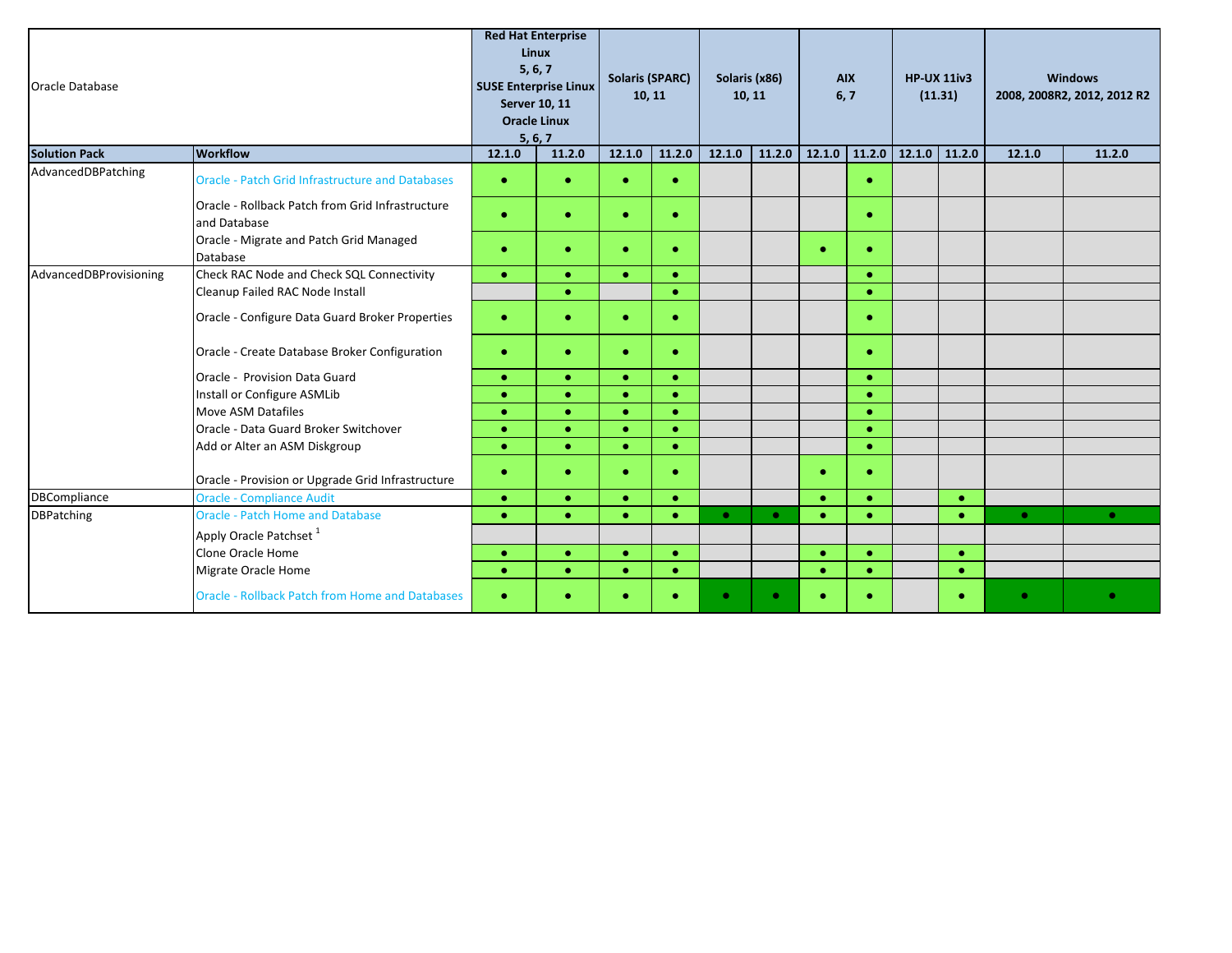| Oracle Database            |                                                |                                | <b>Red Hat Enterprise</b><br><b>Linux</b><br>5, 6, 7<br><b>SUSE Enterprise Linux</b><br><b>Server 10, 11</b> |           | <b>Solaris (SPARC)</b><br>10, 11 |           | Solaris (x86)<br>10, 11 |           | <b>AIX</b><br>6,7 |           | <b>HP-UX 11iv3</b><br>(11.31) | <b>Windows</b><br>2008, 2008R2, 2012, 2012 R2 |           |
|----------------------------|------------------------------------------------|--------------------------------|--------------------------------------------------------------------------------------------------------------|-----------|----------------------------------|-----------|-------------------------|-----------|-------------------|-----------|-------------------------------|-----------------------------------------------|-----------|
|                            |                                                | <b>Oracle Linux</b><br>5, 6, 7 |                                                                                                              |           |                                  |           |                         |           |                   |           |                               |                                               |           |
| <b>Solution Pack</b>       | <b>Workflow</b>                                | 12.1.0                         | 11.2.0                                                                                                       | 12.1.0    | 11.2.0                           | 12.1.0    | 11.2.0                  | 12.1.0    | 11.2.0            | 12.1.0    | 11.2.0                        | 12.1.0                                        | 11.2.0    |
| DBProvisioning             | Oracle - Upgrade Database                      | $\bullet$                      | $\bullet$                                                                                                    | $\bullet$ | $\bullet$                        |           |                         | $\bullet$ | $\bullet$         |           |                               |                                               |           |
|                            | <b>Oracle - Provision Database</b>             | $\bullet$                      |                                                                                                              | $\bullet$ |                                  |           |                         | $\bullet$ |                   |           |                               |                                               |           |
|                            | Provision OEM Agent                            |                                | $\bullet$                                                                                                    |           | $\bullet$                        |           |                         |           |                   |           |                               |                                               |           |
|                            | Oracle - Provision Pluggable Database          | $\bullet$                      |                                                                                                              | $\bullet$ |                                  |           |                         | $\bullet$ |                   |           |                               |                                               |           |
|                            | Oracle - Provision Database Software           | $\bullet$                      |                                                                                                              | $\bullet$ |                                  |           |                         | $\bullet$ |                   |           | $\bullet$                     |                                               |           |
|                            | Oracle - Provision Client                      | $\bullet$                      |                                                                                                              | $\bullet$ | $\bullet$                        |           |                         | $\bullet$ |                   |           |                               |                                               |           |
|                            | Oracle - Start or Stop Database                | $\bullet$                      |                                                                                                              | $\bullet$ | $\bullet$                        |           |                         | $\bullet$ | $\bullet$         |           |                               |                                               |           |
|                            | Oracle - Drop Database                         | $\bullet$                      |                                                                                                              | $\bullet$ |                                  |           |                         | $\bullet$ |                   |           |                               |                                               |           |
| DBRefresh <sup>2</sup>     | Oracle - Export and Refresh Database via Data  | $\bullet$                      |                                                                                                              | $\bullet$ |                                  |           |                         | $\bullet$ | ٠                 | ٠         | $\bullet$                     |                                               |           |
|                            | Pump                                           |                                |                                                                                                              |           |                                  |           |                         |           |                   |           |                               |                                               |           |
|                            | Oracle - Extract and Refresh Database via RMAN | $\bullet$                      |                                                                                                              | $\bullet$ |                                  |           |                         | $\bullet$ | ٠                 | ٠         | $\bullet$                     |                                               |           |
|                            | Oracle - Export Database via Data Pump         | $\bullet$                      |                                                                                                              | $\bullet$ |                                  |           |                         | $\bullet$ | $\bullet$         | $\bullet$ | $\bullet$                     |                                               |           |
|                            | Oracle - Extract Database via RMAN             | $\bullet$                      |                                                                                                              | $\bullet$ |                                  |           |                         | $\bullet$ |                   |           | $\bullet$                     |                                               |           |
|                            | Oracle - Refresh Database via Data Pump        | $\bullet$                      |                                                                                                              | $\bullet$ |                                  |           |                         | $\bullet$ |                   |           |                               |                                               |           |
|                            | Oracle - Refresh Database via RMAN             | $\bullet$                      |                                                                                                              | $\bullet$ | $\bullet$                        |           |                         | $\bullet$ |                   | $\bullet$ | $\bullet$                     |                                               |           |
|                            | Oracle - Migrate Database TTS                  | $\bullet$                      |                                                                                                              | $\bullet$ |                                  |           |                         | $\bullet$ |                   |           | $\bullet$                     |                                               |           |
| <b>DBReleaseManagement</b> | <b>Oracle - SQL Release</b>                    | $\bullet$                      |                                                                                                              |           |                                  |           |                         | $\bullet$ |                   |           |                               |                                               |           |
| Discovery                  | <b>Discovery</b>                               | $\bullet$                      |                                                                                                              | $\bullet$ |                                  | $\bullet$ | $\bullet$               | $\bullet$ |                   |           |                               | $\bullet$                                     | $\bullet$ |

12.1.0.x includes Oracle 12.1.0.1, 12.1.0.2 (12.1.0.1 was supported in DMA 10.21, 12.1.0.2 is new support

11.2.0.x includes Oracle 11.2.0.3, 11.2.0.4

The Oracle workflows may still run on 11.1.0.6, 11.1.0.7, and 10.2.0.x x - but out of standard support<br><sup>1</sup> Workflow only runs on Oracle versions that are out of standard support

<sup>2</sup> DBRefresh Solution Pack: Still supports 10.2.0.5 for the source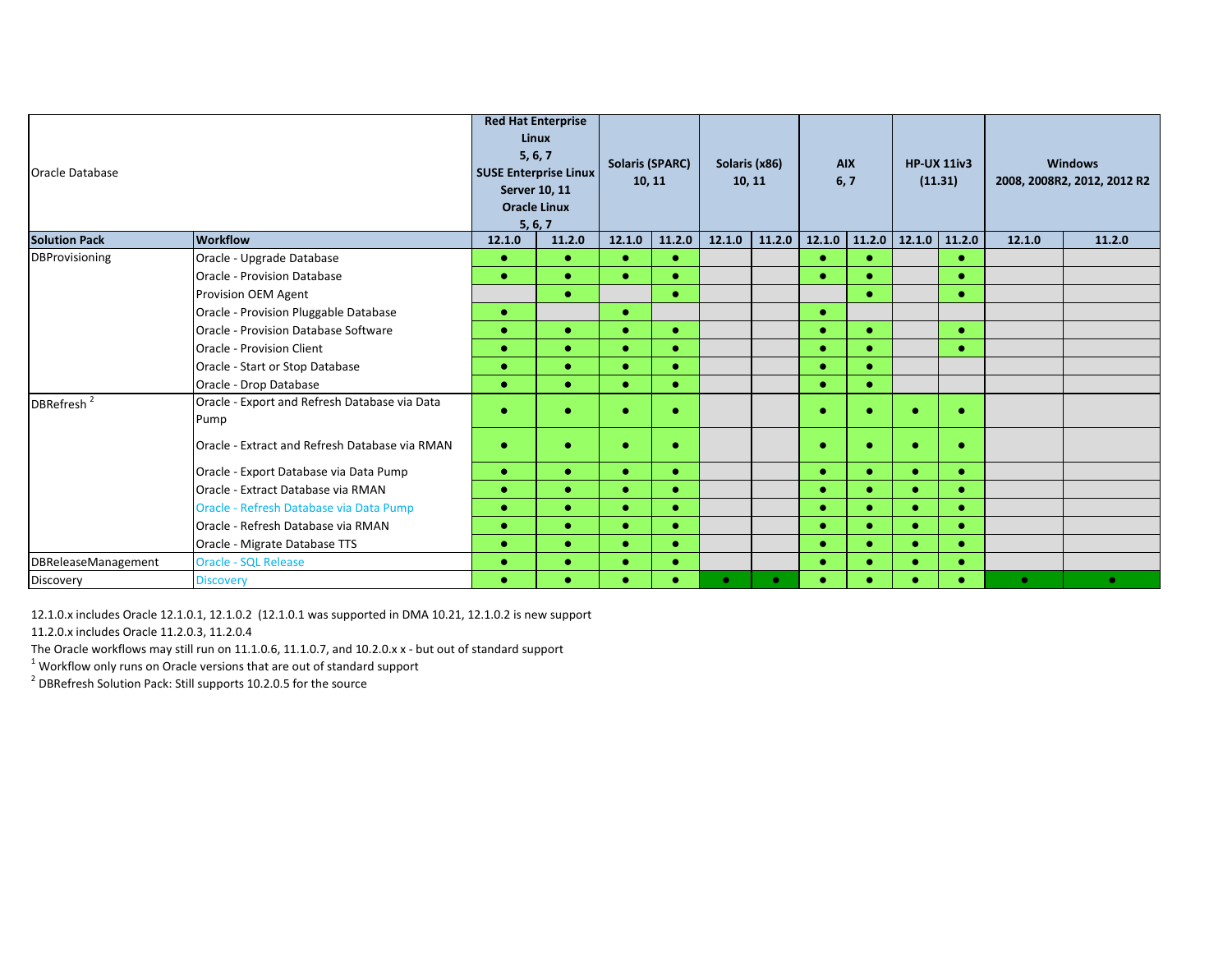| <b>SQL Server</b>    |                                             |                                                                                                                                                                                                                                                                                                                                                    | <b>Windows</b><br><b>Windows</b><br>2012, 2012 R2<br>2008, 2008 R2 |           |           |           |           |           |
|----------------------|---------------------------------------------|----------------------------------------------------------------------------------------------------------------------------------------------------------------------------------------------------------------------------------------------------------------------------------------------------------------------------------------------------|--------------------------------------------------------------------|-----------|-----------|-----------|-----------|-----------|
| <b>Solution Pack</b> | <b>Workflow</b>                             | 2014                                                                                                                                                                                                                                                                                                                                               | 2012                                                               | 2008 R2   | 2014      | 2012      | 2008 R2   | 2008      |
| DBCompliance         | <b>MS SQL - Compliance Audit</b>            | $\bullet$                                                                                                                                                                                                                                                                                                                                          | $\bullet$                                                          | $\bullet$ | $\bullet$ | $\bullet$ | $\bullet$ |           |
| <b>DBPatching</b>    | MS SQL - Install Patch                      |                                                                                                                                                                                                                                                                                                                                                    |                                                                    | $\bullet$ |           | $\bullet$ | ۰         | $\bullet$ |
|                      | MS SQL Rollback Patch                       |                                                                                                                                                                                                                                                                                                                                                    |                                                                    | $\bullet$ | $\bullet$ | $\bullet$ | ۰         | ٠         |
|                      | <b>MS SQL</b> - Install Cluster Patch       | $\bullet$<br>●<br>$\bullet$<br>$\bullet$<br>$\bullet$<br>$\bullet$<br>۰<br>$\bullet$<br>$\bullet$<br>$\bullet$<br>$\bullet$<br>$\bullet$<br>c<br>$\bullet$<br>$\bullet$<br>$\bullet$<br>$\bullet$<br>$\bullet$<br>٠<br>$\bullet$<br>$\bullet$<br>٠<br>$\bullet$<br>$\bullet$<br>٠<br>$\bullet$<br>$\bullet$<br>$\bullet$<br>$\bullet$<br>$\bullet$ | $\bullet$                                                          | $\bullet$ | ۰         | $\bullet$ |           |           |
| DBProvisioning       | MS SQL - Install Clustered Instance         | $\bullet$<br>$\bullet$<br>$\bullet$<br>$\bullet$<br>$\bullet$<br>$\bullet$<br>$\bullet$<br>$\bullet$<br>$\bullet$<br>$\bullet$<br>$\bullet$                                                                                                                                                                                                        | $\bullet$                                                          | ۰         | $\bullet$ |           |           |           |
|                      | MS SQL - Install Standalone SQL Instance    |                                                                                                                                                                                                                                                                                                                                                    |                                                                    |           |           | $\bullet$ | $\bullet$ | $\bullet$ |
|                      | MS SQL - Upgrade Standalone SQL Instance    |                                                                                                                                                                                                                                                                                                                                                    |                                                                    |           |           | $\bullet$ | ۰         | $\bullet$ |
|                      | MS SQL - Add Node to Cluster                |                                                                                                                                                                                                                                                                                                                                                    |                                                                    |           |           | $\bullet$ | ۰         | $\bullet$ |
|                      | <b>MS SQL - Create Database</b>             |                                                                                                                                                                                                                                                                                                                                                    |                                                                    |           |           | $\bullet$ | ●         | $\bullet$ |
|                      | MS SQL - Drop Database                      |                                                                                                                                                                                                                                                                                                                                                    |                                                                    |           |           | $\bullet$ | ۰         | $\bullet$ |
|                      | MS SQL - Create AlwaysOn Availability Group |                                                                                                                                                                                                                                                                                                                                                    |                                                                    |           |           |           |           |           |
|                      | MS SQL - Start or Stop Instance             |                                                                                                                                                                                                                                                                                                                                                    |                                                                    |           |           |           | ۰         | G         |
| <b>DBRefresh</b>     | MS SQL - Backup and Restore Database        |                                                                                                                                                                                                                                                                                                                                                    |                                                                    |           |           | $\bullet$ | $\bullet$ | $\bullet$ |
|                      | <b>MS SQL - Backup Database</b>             |                                                                                                                                                                                                                                                                                                                                                    |                                                                    |           |           | $\bullet$ | ۰         | $\bullet$ |
|                      | <b>MS SQL - Restore Database</b>            |                                                                                                                                                                                                                                                                                                                                                    |                                                                    |           |           | $\bullet$ | $\bullet$ | ۰         |
| DBReleaseManagement  | <b>DB Release for SQL Server</b>            |                                                                                                                                                                                                                                                                                                                                                    |                                                                    |           |           | $\bullet$ | ۰         | $\bullet$ |
| Discovery            | <b>Discovery</b>                            |                                                                                                                                                                                                                                                                                                                                                    |                                                                    |           |           |           |           |           |

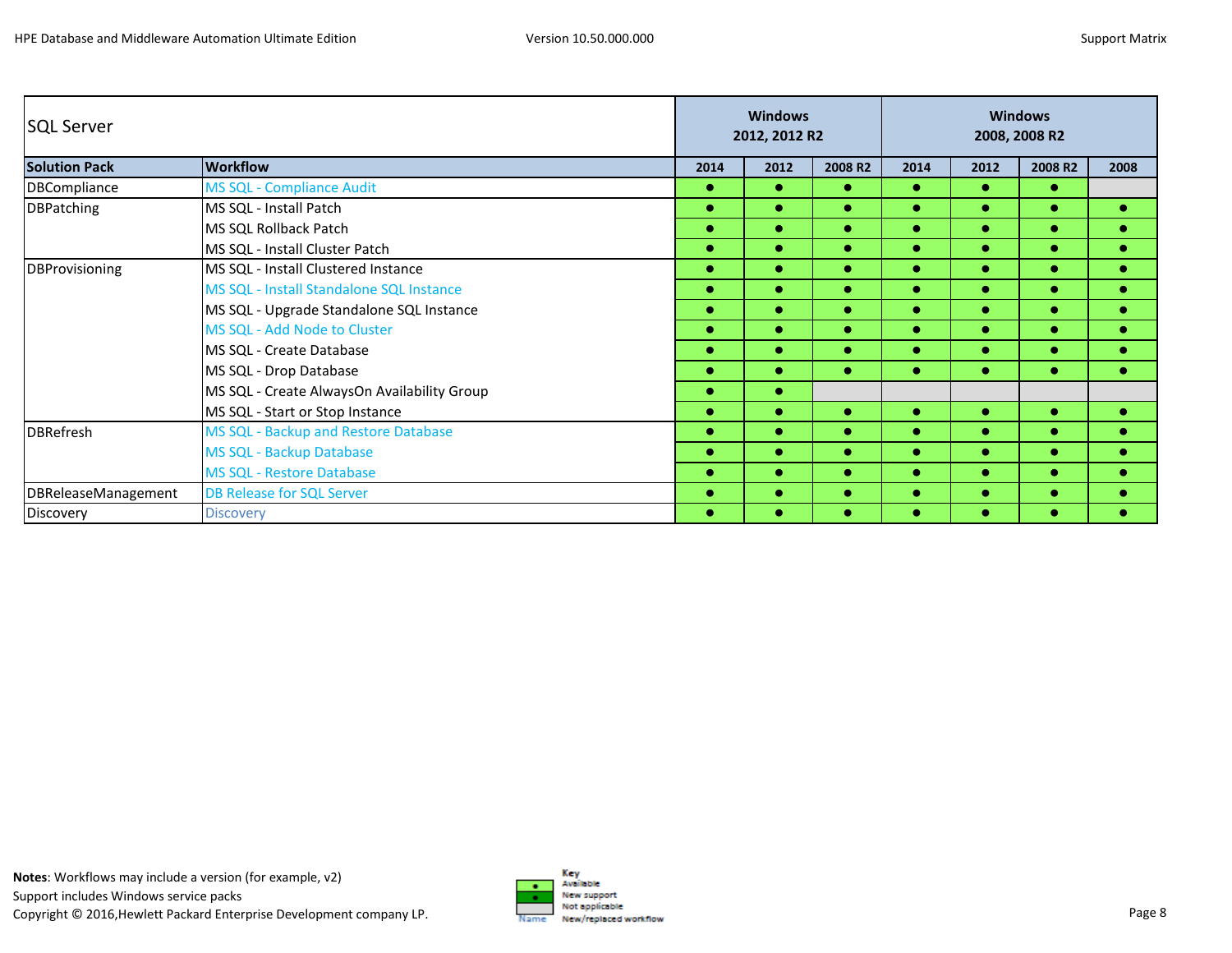| SAP Sybase Adaptive Server Enterprise |                                          | <b>Red Hat</b><br><b>Enterprise Linux</b><br>5, 6, 7<br><b>Solaris (SPARC)</b><br>SUSE Enterprise Linux Server 10,<br>10<br>11<br><b>Oracle Linux</b><br>5, 6, 7 |           |           | <b>AIX</b><br>6, 7 |           |           |           |           |           |
|---------------------------------------|------------------------------------------|------------------------------------------------------------------------------------------------------------------------------------------------------------------|-----------|-----------|--------------------|-----------|-----------|-----------|-----------|-----------|
| <b>Solution Pack</b>                  | <b>Workflow</b>                          | 15.7                                                                                                                                                             | 15.5      | 15.0.3    | 15.7               | 15.5      | 15.0.3    | 15.7      | 15.5      | 15.0.3    |
| DBCompliance                          | Sybase - Compliance Audit                | $\bullet$                                                                                                                                                        | $\bullet$ | $\bullet$ | $\bullet$          | $\bullet$ | $\bullet$ | $\bullet$ | $\bullet$ | $\bullet$ |
| <b>DBPatching</b>                     | Sybase - Patch to Home and Instance      | $\bullet$                                                                                                                                                        | $\bullet$ | $\bullet$ |                    | $\bullet$ | $\bullet$ |           | $\bullet$ | $\bullet$ |
|                                       | Sybase - Rollback from Home and Instance | $\bullet$                                                                                                                                                        | $\bullet$ | $\bullet$ |                    | $\bullet$ | $\bullet$ |           | $\bullet$ | $\bullet$ |
| <b>DBProvisioning</b>                 | Configure Sybase ASE 15 Server           |                                                                                                                                                                  | $\bullet$ | $\bullet$ |                    | $\bullet$ | $\bullet$ |           | ۰         | $\bullet$ |
|                                       | Create Sybase Database                   |                                                                                                                                                                  | $\bullet$ | $\bullet$ |                    | $\bullet$ | $\bullet$ |           |           | $\bullet$ |
|                                       | Enable Sybase ASE 15 SMP Feature         |                                                                                                                                                                  | $\bullet$ | $\bullet$ |                    |           |           |           |           |           |
|                                       | Register Sybase SySAM License            |                                                                                                                                                                  | $\bullet$ | $\bullet$ |                    |           |           |           |           |           |
|                                       | Provision Sybase ASE 15 Server           |                                                                                                                                                                  | $\bullet$ | $\bullet$ |                    | $\bullet$ | $\bullet$ |           | $\bullet$ |           |
|                                       | Sybase - Provision Software              | $\bullet$                                                                                                                                                        |           |           | $\bullet$          |           |           | $\bullet$ |           |           |
|                                       | Sybase - Provision Instance              | $\bullet$                                                                                                                                                        |           |           | $\bullet$          |           |           | ٠         |           |           |
|                                       | Sybase - Start or Stop Instance          | $\bullet$                                                                                                                                                        |           |           |                    |           |           |           |           |           |
| <b>DBRefresh</b>                      | Dump Sybase Database                     |                                                                                                                                                                  | $\bullet$ | $\bullet$ |                    | $\bullet$ | $\bullet$ |           | $\bullet$ | $\bullet$ |
|                                       | Load Sybase Database Dump                |                                                                                                                                                                  | $\bullet$ | $\bullet$ |                    | $\bullet$ | $\bullet$ |           |           | $\bullet$ |
|                                       | Dump and Load Sybase Database            |                                                                                                                                                                  | $\bullet$ | $\bullet$ |                    | $\bullet$ |           |           |           | $\bullet$ |
| DBReleaseManagement                   | Sybase Release Management                |                                                                                                                                                                  | $\bullet$ | $\bullet$ |                    | $\bullet$ | $\bullet$ |           |           | $\bullet$ |
| Discovery                             | Discovery                                | $\bullet$                                                                                                                                                        | $\bullet$ | $\bullet$ | $\bullet$          | $\bullet$ | ۰         |           | ۰         |           |
|                                       | Sybase Deep Instance Discovery           |                                                                                                                                                                  |           | $\bullet$ | $\bullet$          | $\bullet$ |           |           |           |           |

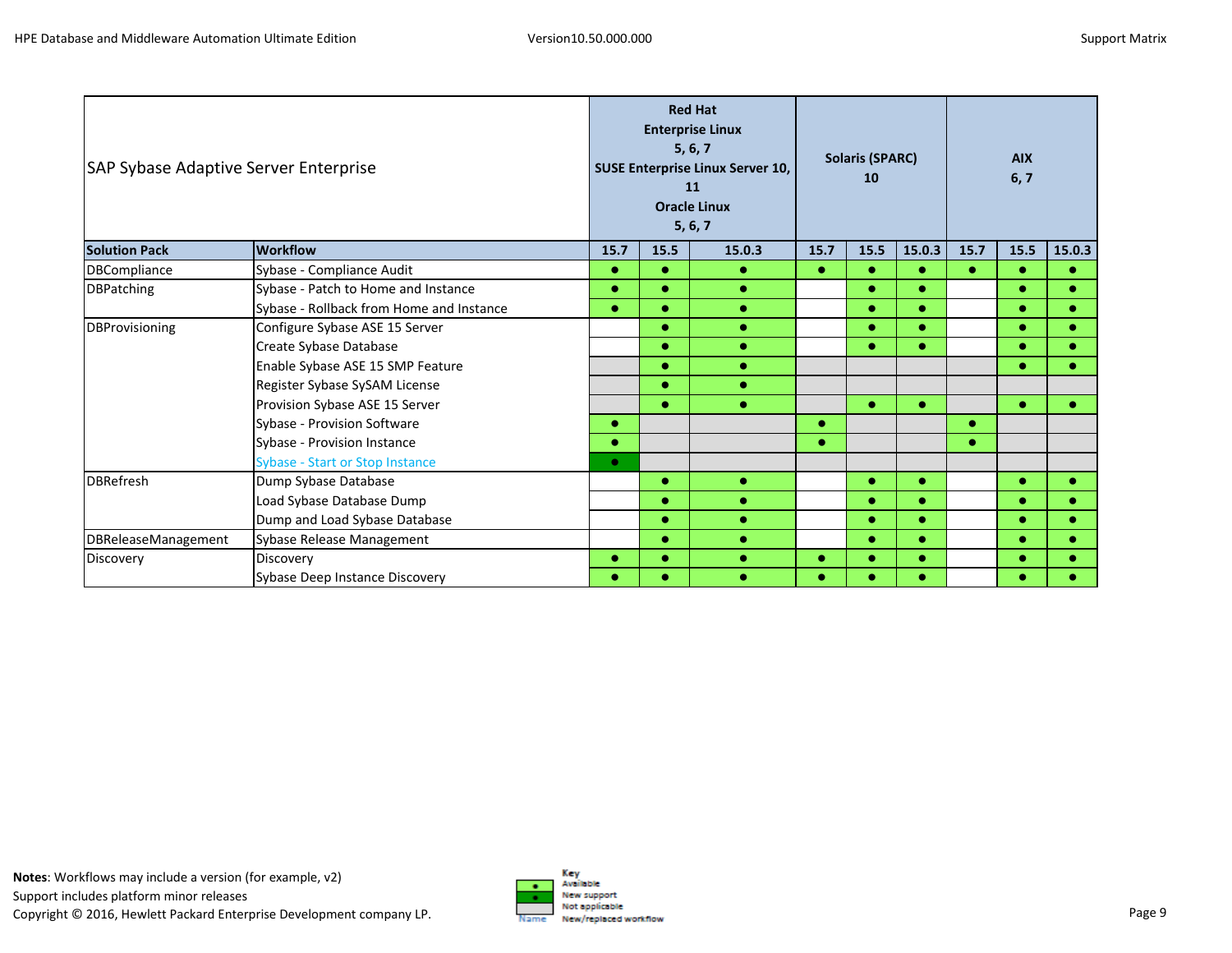| MySQL                      |                                 | <b>Red Hat Enterprise Linux</b><br>5, 6, 7<br><b>SUSE Enterprise Linux Server</b><br>10, 11<br><b>Oracle Enterprise Linux</b><br>5, 6, 7 |
|----------------------------|---------------------------------|------------------------------------------------------------------------------------------------------------------------------------------|
| <b>Solution Pack</b>       | <b>Workflow</b>                 | MySQL 5.6 Enterprise Edition, x64                                                                                                        |
| <b>DBCompliance</b>        | <b>MySQL - Compliance Audit</b> |                                                                                                                                          |
| <b>DBProvisioning</b>      | MySQL - Create Database         |                                                                                                                                          |
|                            | MySQL - Drop Database           |                                                                                                                                          |
|                            | MySQL - Upgrade Instance        |                                                                                                                                          |
|                            | MySQL - Install Instance        |                                                                                                                                          |
|                            | MySQL - Start or Stop           |                                                                                                                                          |
| <b>DBReleaseManagement</b> | MySQL - SQL Release             |                                                                                                                                          |
| Discovery                  | Discovery                       |                                                                                                                                          |

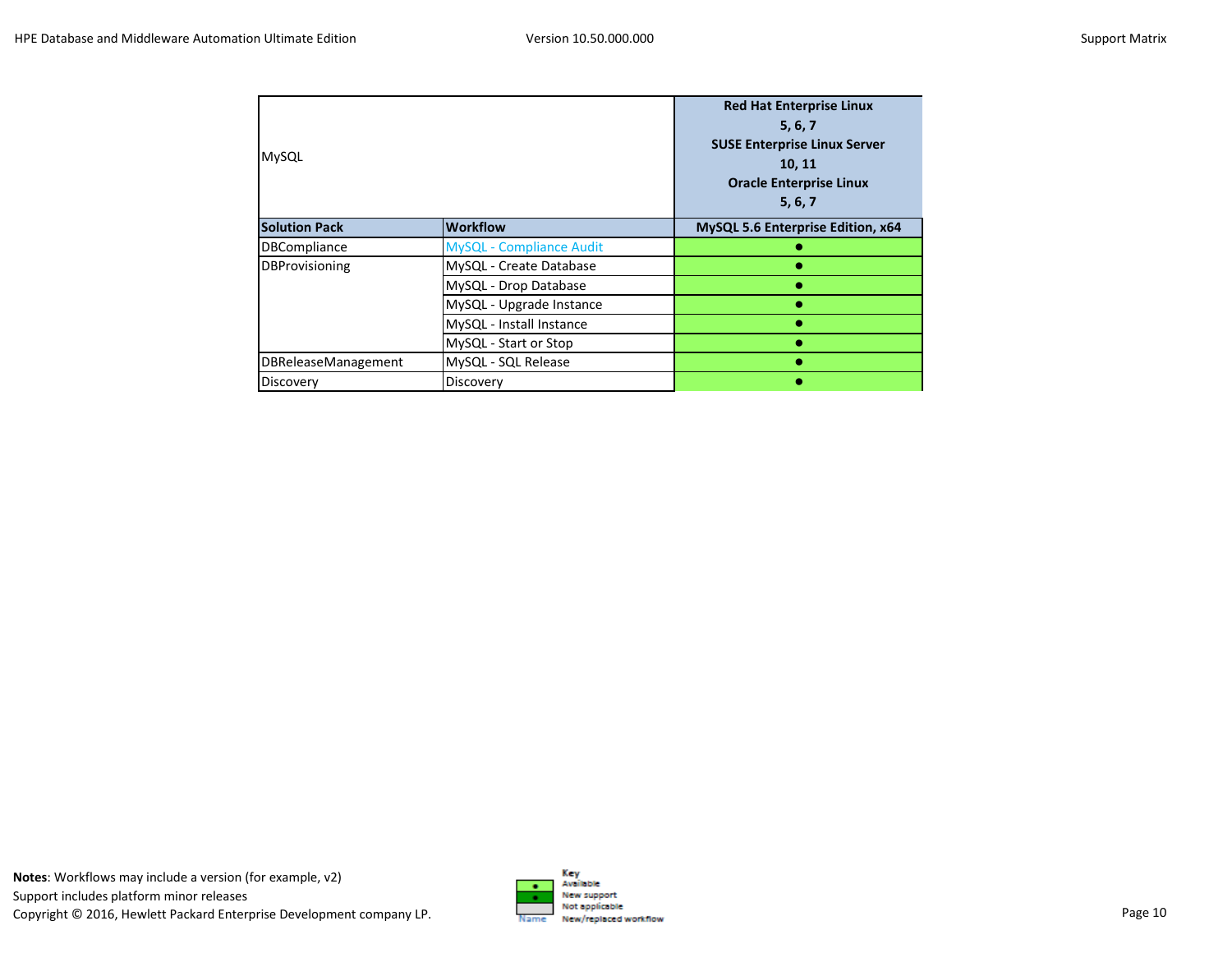| <b>IBM DB2</b>       |                                              |           |           | <b>Red Hat</b><br><b>Enterprise Linux</b><br>5, 6 |           |
|----------------------|----------------------------------------------|-----------|-----------|---------------------------------------------------|-----------|
| <b>Solution Pack</b> | <b>Workflow</b>                              | 10.5      | 10.1      | 9.7                                               | 9.5       |
| AdvancedDBPatching   | DB2 - Offline HADR Fixpack Parent Flow       | $\bullet$ | $\bullet$ |                                                   |           |
|                      | <b>DB2 - Fixpack Validator</b>               | $\bullet$ | $\bullet$ |                                                   |           |
|                      | DB2 - Offline HADR Apply Fixpack             | $\bullet$ | $\bullet$ |                                                   |           |
|                      | DB2 - Offline HADR Rollback Fixpack          | $\bullet$ | $\bullet$ |                                                   |           |
| <b>DBCompliance</b>  | DB2 - Compliance Audit                       | $\bullet$ | $\bullet$ | $\bullet$                                         |           |
|                      | DB2 - Patch Fixpack                          | ۰         | $\bullet$ |                                                   |           |
| <b>DBPatching</b>    | <b>DB2 - Rollback Fixpack</b>                | $\bullet$ | $\bullet$ | $\bullet$                                         | $\bullet$ |
| DBProvisioning       | <b>DB2 - Provision Software</b>              | $\bullet$ | $\bullet$ | $\bullet$                                         | $\bullet$ |
|                      | <b>DB2 - Provision Instance</b>              | $\bullet$ | $\bullet$ | $\bullet$                                         | $\bullet$ |
|                      | <b>DB2 - Provision Database</b>              |           | $\bullet$ |                                                   |           |
|                      | DB2 - Upgrade Instance and Database          | $\bullet$ | $\bullet$ | $\bullet$                                         | $\bullet$ |
|                      | DB2 - Configure HADR Database                | $\bullet$ | $\bullet$ |                                                   |           |
|                      | DB2 - Configure Tivoli SAMP On HADR Database |           |           |                                                   |           |
| Discovery            | Discovery                                    |           |           |                                                   |           |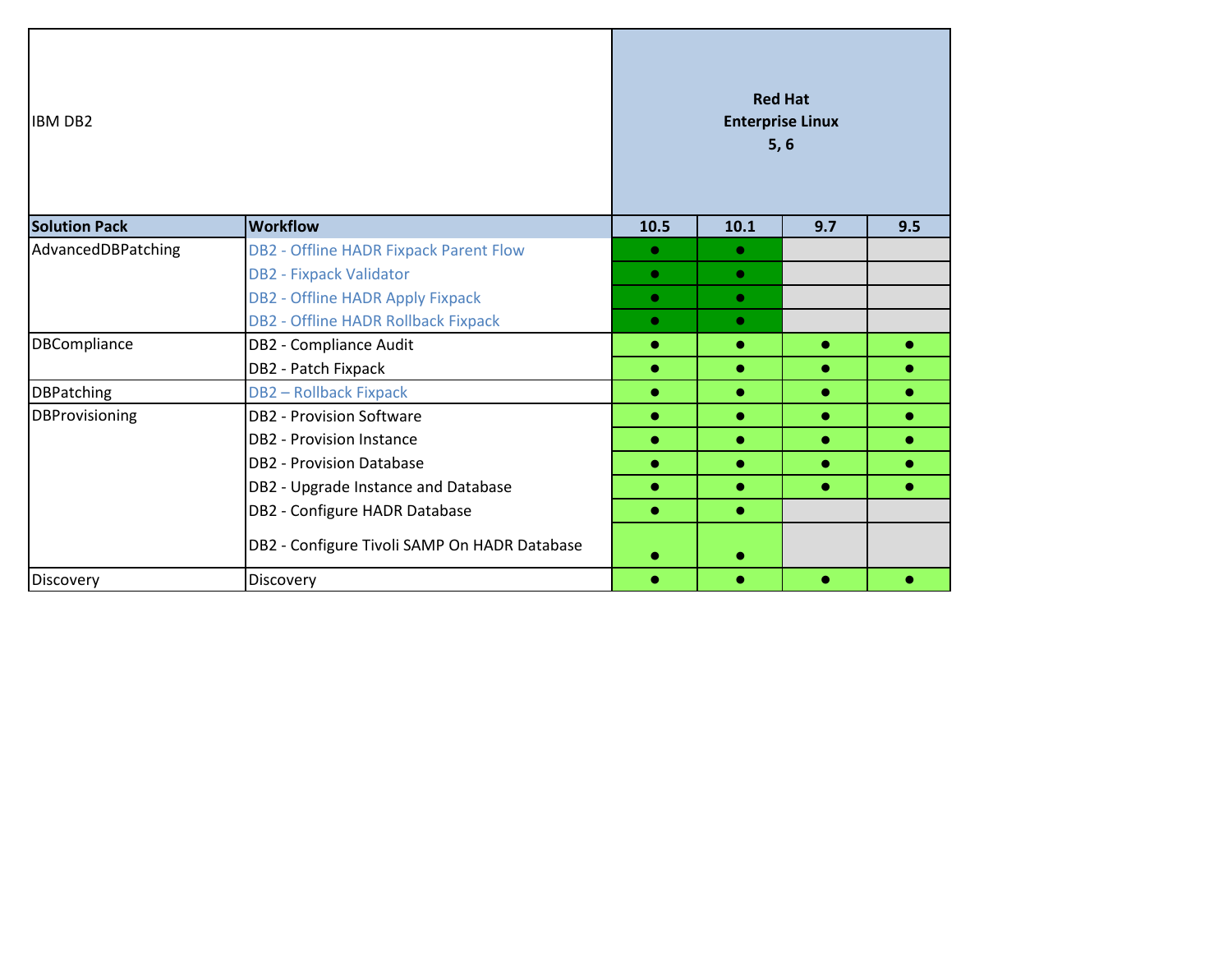| <b>IBM DB2</b><br><b>Solution Pack</b><br><b>Workflow</b> |                                            |           | <b>AIX</b><br>6, 7 |           |           |  |  |  |  |
|-----------------------------------------------------------|--------------------------------------------|-----------|--------------------|-----------|-----------|--|--|--|--|
|                                                           |                                            | 10.5      | 10.1               | 9.7       | 9.5       |  |  |  |  |
| AdvancedDBPatching                                        | DB2 - Offline HADR Fixpack Parent Flow     | $\bullet$ | $\bullet$          |           |           |  |  |  |  |
|                                                           | <b>DB2 - Fixpack Validator</b>             | $\bullet$ | $\bullet$          |           |           |  |  |  |  |
|                                                           | DB2 - Offline HADR Apply Fixpack           | $\bullet$ | $\bullet$          |           |           |  |  |  |  |
|                                                           | <b>DB2 - Offline HADR Rollback Fixpack</b> | $\bullet$ | $\bullet$          |           |           |  |  |  |  |
| DBCompliance                                              | DB2 - Compliance Audit                     | $\bullet$ | $\bullet$          | $\bullet$ | $\bullet$ |  |  |  |  |
|                                                           | DB2 - Patch Fixpack                        | $\bullet$ | $\bullet$          | $\bullet$ | $\bullet$ |  |  |  |  |
| <b>DBPatching</b>                                         | DB2 - Rollback Fixpack                     | $\bullet$ | $\bullet$          | $\bullet$ | $\bullet$ |  |  |  |  |
| DBProvisioning                                            | <b>DB2 - Provision Software</b>            | $\bullet$ | $\bullet$          | $\bullet$ | $\bullet$ |  |  |  |  |
|                                                           | <b>DB2 - Provision Instance</b>            | $\bullet$ | $\bullet$          | $\bullet$ | $\bullet$ |  |  |  |  |
|                                                           | <b>DB2 - Provision Database</b>            | $\bullet$ | $\bullet$          | $\bullet$ | $\bullet$ |  |  |  |  |
|                                                           | DB2 - Upgrade Instance and Database        | $\bullet$ | $\bullet$          | $\bullet$ | $\bullet$ |  |  |  |  |
|                                                           | DB2 - Configure HADR Database              | $\bullet$ | $\bullet$          |           |           |  |  |  |  |
|                                                           | DB2 - Configure Tivoli SAMP On HADR        |           |                    |           |           |  |  |  |  |
|                                                           | Database                                   |           |                    |           |           |  |  |  |  |
| Discovery                                                 | Discovery                                  | ۵         | $\bullet$          |           |           |  |  |  |  |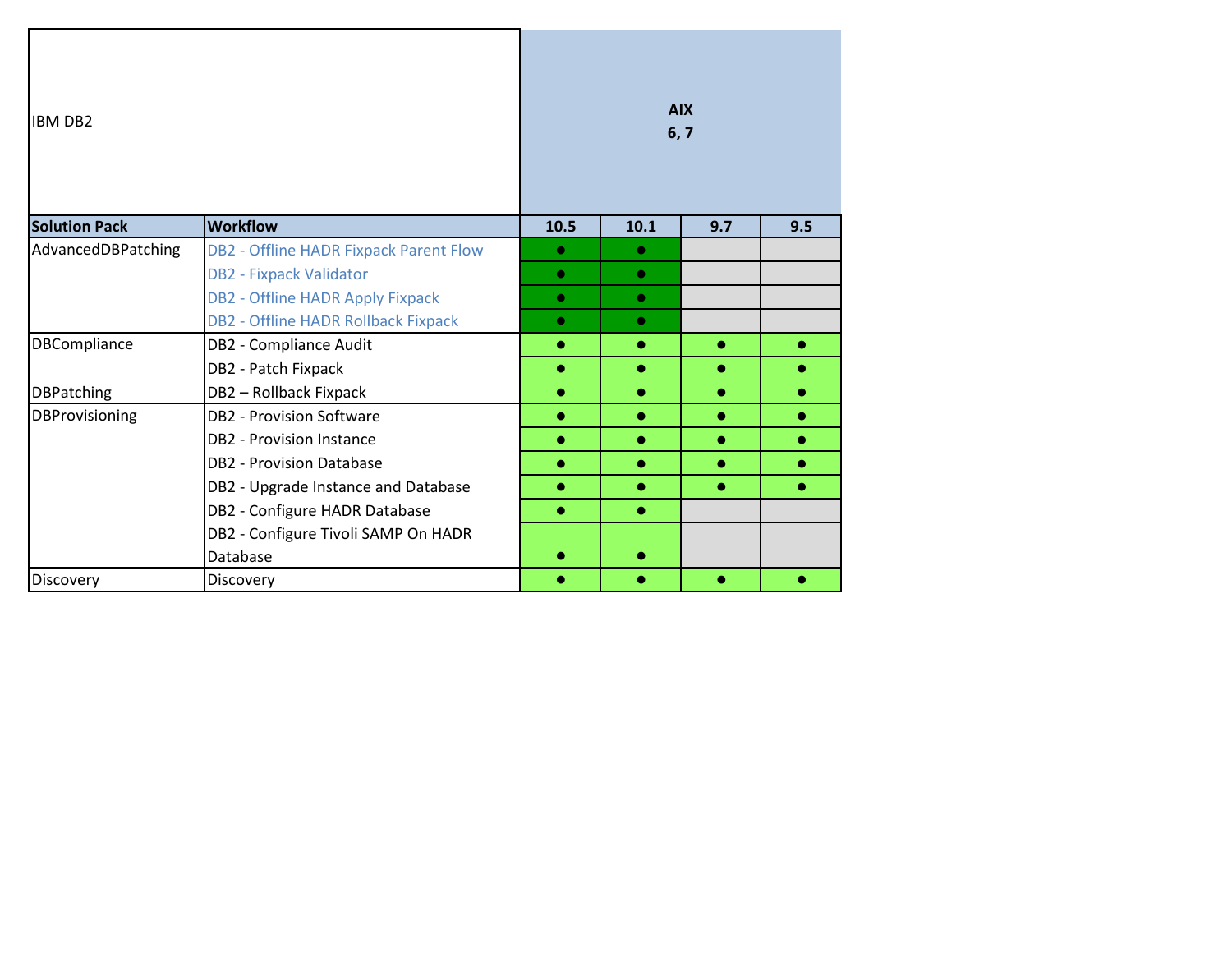| Apache               |                                    | <b>Red Hat</b><br><b>Enterprise Linux</b><br>5, 6, 7<br><b>SUSE Enterprise Linux Server 10,</b><br>11<br><b>Oracle Enterprise Linux</b><br>5, 6, 7<br>2.2<br>2.4 |  | <b>Windows</b><br>2008 R2, 2012, 2012 R2 |     |
|----------------------|------------------------------------|------------------------------------------------------------------------------------------------------------------------------------------------------------------|--|------------------------------------------|-----|
| <b>Solution Pack</b> | <b>Workflow</b>                    |                                                                                                                                                                  |  | 2.2                                      | 2.4 |
| ASProvisioning       | <b>Apache - Provision Software</b> |                                                                                                                                                                  |  |                                          |     |
| Discovery            | Discovery                          |                                                                                                                                                                  |  |                                          |     |

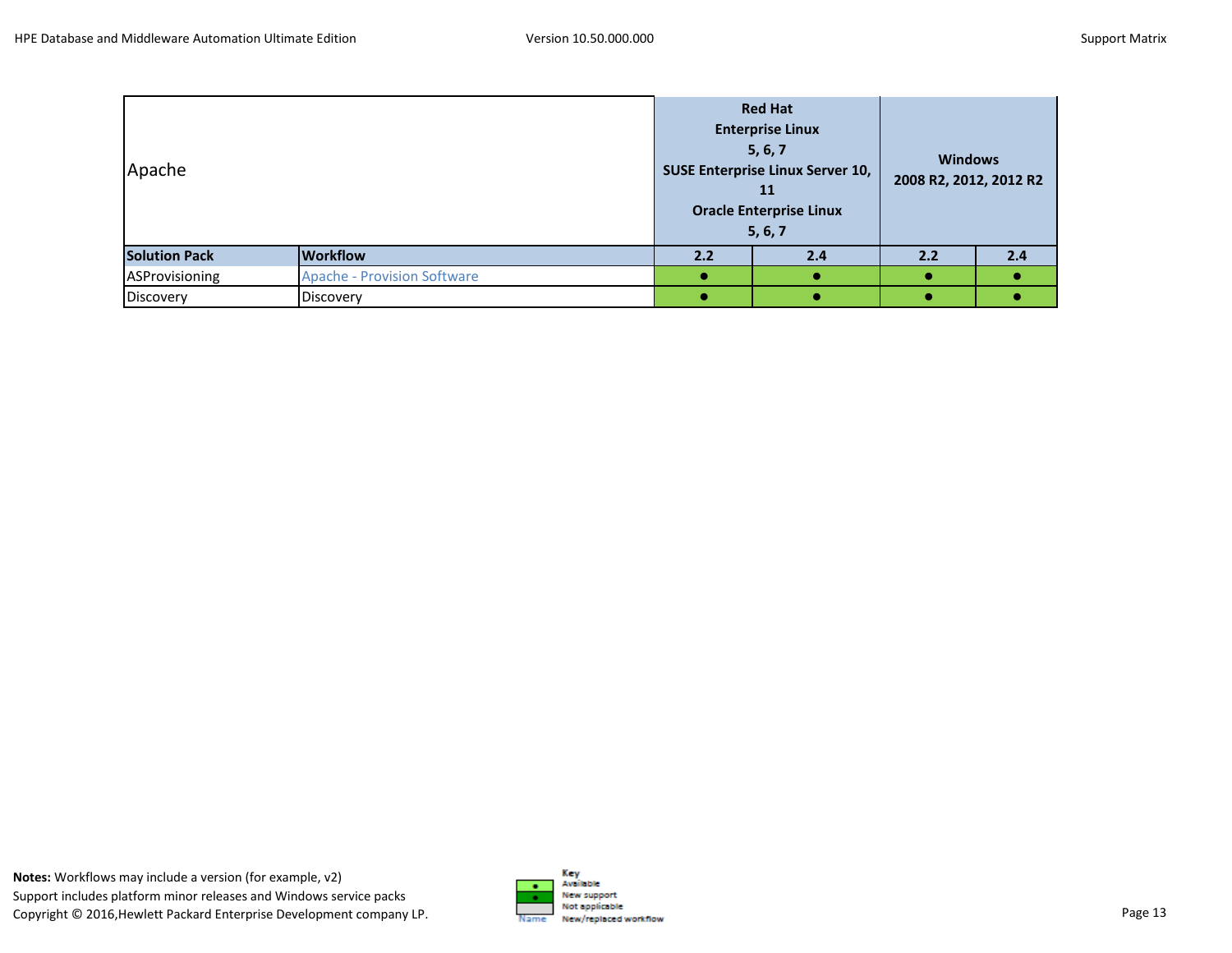| Tomcat               |                                    | <b>Red Hat</b><br><b>Enterprise Linux</b><br>5, 6, 7<br><b>SUSE Enterprise Linux Server 10,</b><br>11<br><b>Oracle Linux</b><br>5, 6, 7 |  | <b>Windows</b><br>2008 R2, 2012, 2012 R2 |  |  |
|----------------------|------------------------------------|-----------------------------------------------------------------------------------------------------------------------------------------|--|------------------------------------------|--|--|
| <b>Solution Pack</b> | <b>Workflow</b>                    |                                                                                                                                         |  |                                          |  |  |
| ASProvisioning       | <b>Tomcat - Provision Software</b> |                                                                                                                                         |  |                                          |  |  |
| Discovery            | <b>Discovery</b>                   |                                                                                                                                         |  |                                          |  |  |

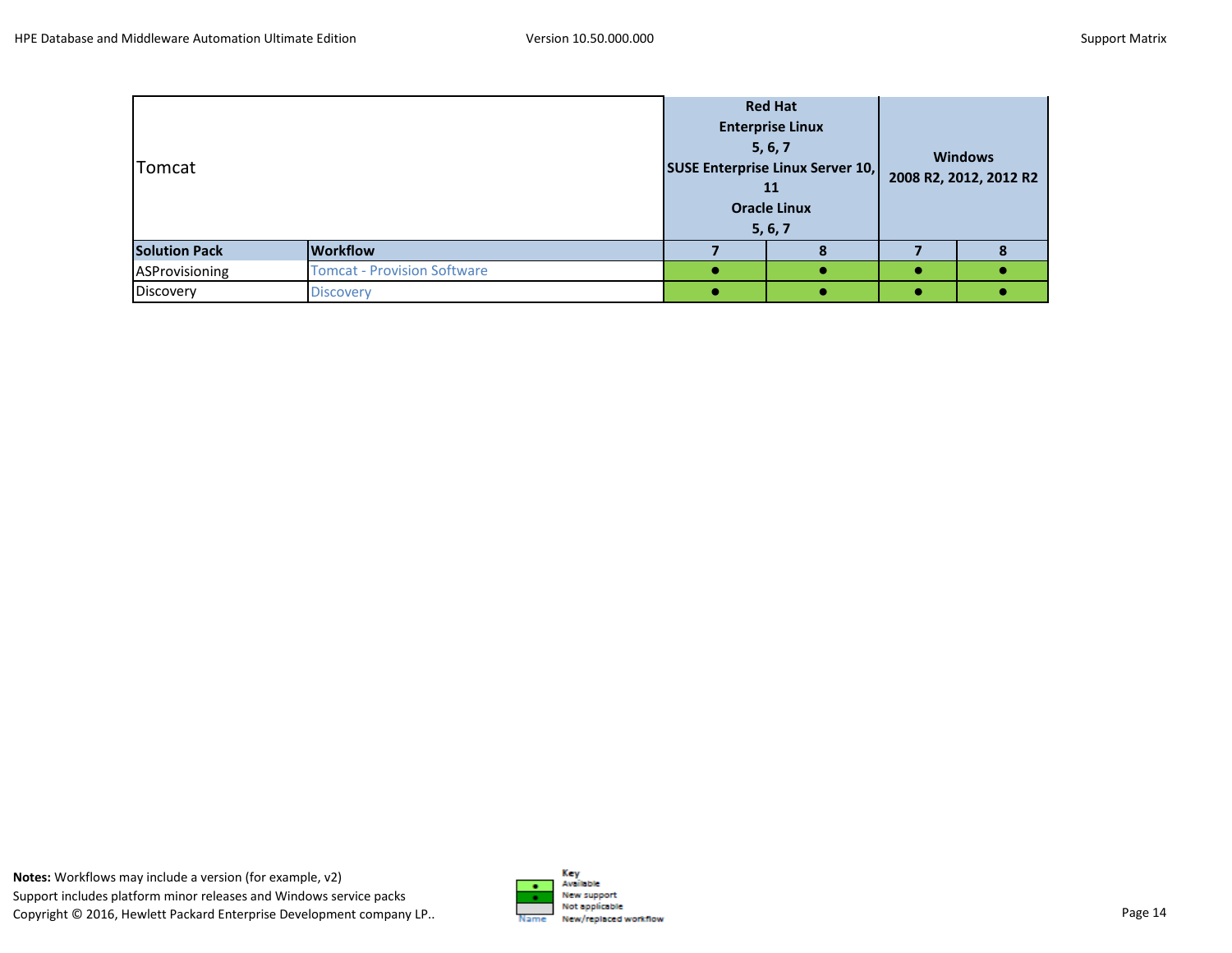| <b>JBoss</b>         |                                                      |      | <b>Red Hat</b><br><b>Enterprise Linux</b><br>5, 6, 7<br><b>SUSE Enterprise Linux Server 10,</b><br>11<br><b>Oracle Linux</b><br>5, 6, 7 |                      |  |  |  |
|----------------------|------------------------------------------------------|------|-----------------------------------------------------------------------------------------------------------------------------------------|----------------------|--|--|--|
| <b>Solution Pack</b> | <b>Workflow</b>                                      | CE 7 | EAP                                                                                                                                     | WildFly <sup>#</sup> |  |  |  |
| ASPatching           | JBoss - Patch Software <sup>1</sup>                  |      | ۰                                                                                                                                       |                      |  |  |  |
|                      | JBoss - Rollback Patch Software <sup>1</sup>         |      | ●                                                                                                                                       |                      |  |  |  |
| ASProvisioning       | <b>Provision Open Source JBoss 7 StandAlone Mode</b> | ●    |                                                                                                                                         |                      |  |  |  |
|                      | <b>JBoss - Provision Software</b>                    |      | $\bullet$                                                                                                                               |                      |  |  |  |
| ASConfigManagement   | <b>JBoss - Create and Configure Data Source</b>      |      | ●                                                                                                                                       |                      |  |  |  |
| ASReleaseManagement  | <b>JBoss - Code Release</b>                          |      | ٠                                                                                                                                       |                      |  |  |  |
| Discovery            | <b>Discovery</b>                                     |      |                                                                                                                                         |                      |  |  |  |

\* CE 7 - Community Edition Version 7

\*\* EAP - JBoss EAP 6.1.0, 6.2.0, 6.3.0

# WildFly - JBoss WildFly 8.0.0, 8.1.0, 8.2.0

1 EAP - Patching and Rollback Supported version: EAP 6.2 onwards, WildFly 8.0.0, 8.1.0, 8.2.0

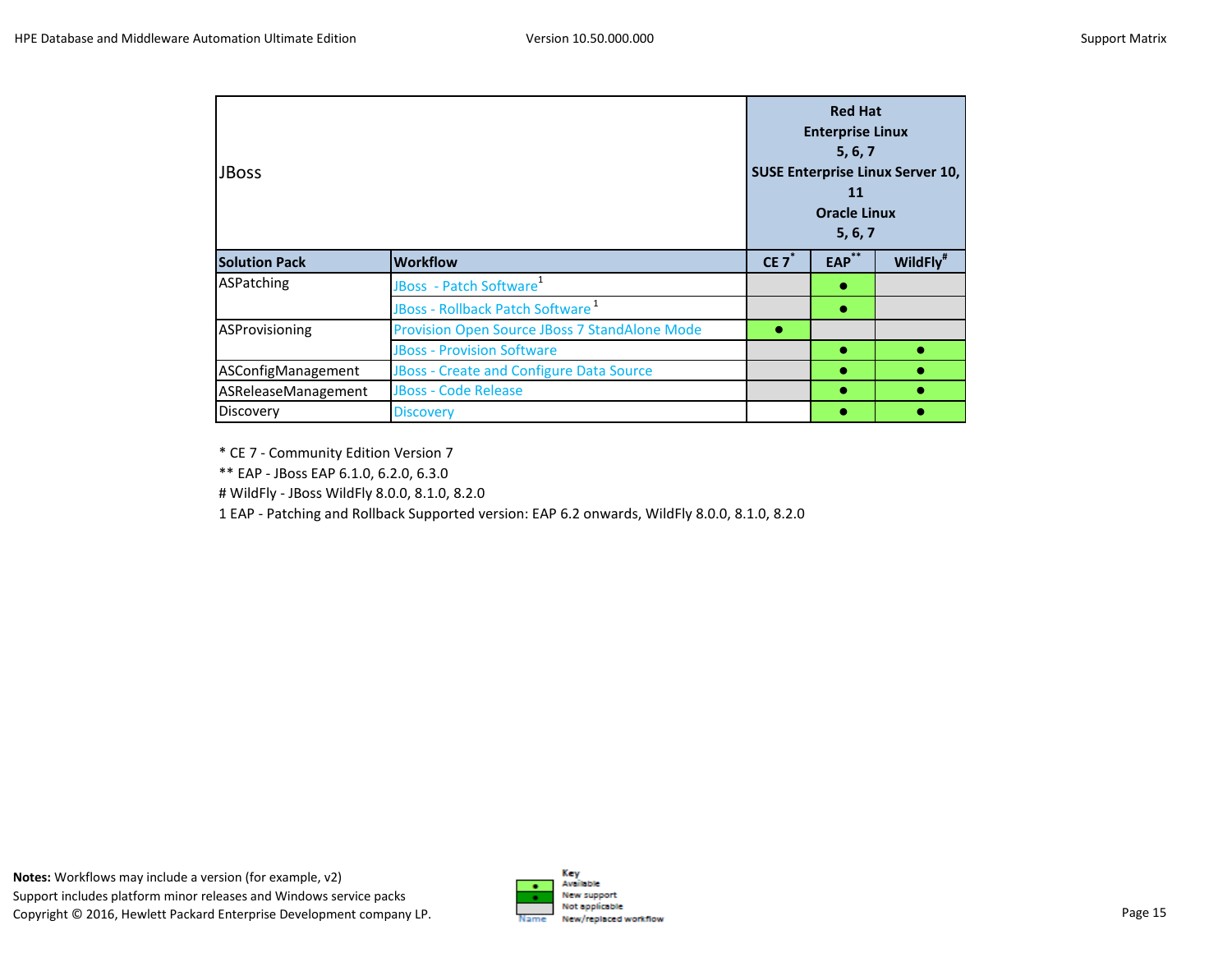| WebSphere            |                                                               |     | <b>Red Hat</b><br><b>Enterprise Linux</b><br>5, 6, 7<br><b>Windows</b><br>SUSE Enterprise Linux Server 10,<br>2008 R2, 2012, 2012 R2<br>11<br><b>Oracle Linux</b><br>5, 6, 7 |                |           |   |                |
|----------------------|---------------------------------------------------------------|-----|------------------------------------------------------------------------------------------------------------------------------------------------------------------------------|----------------|-----------|---|----------------|
| <b>Solution Pack</b> | <b>Workflow</b>                                               | 8.5 | 8                                                                                                                                                                            | $\overline{7}$ | 8.5       | 8 | $\overline{7}$ |
| ASPatching           | Patch WebSphere 7 Network Deployment Cell                     |     |                                                                                                                                                                              | ٠              |           |   | $\bullet$      |
|                      | Patch WebSphere 7 StandAlone Profile                          |     |                                                                                                                                                                              | ۰              |           |   | ۰              |
|                      | WebSphere 8 - Patch Network Cell                              | ۰   | $\bullet$                                                                                                                                                                    |                | $\bullet$ | ۰ |                |
|                      | <b>IBM HTTP Server - Patch Software</b>                       | ۰   | ٠                                                                                                                                                                            |                | ٠         | ۰ |                |
| ASProvisioning       | Create Custom Node from Existing WebSphere 7 Install          |     |                                                                                                                                                                              | ۰              |           |   | ۰              |
|                      | Create StandAlone From Existing WebSphere 7 Install           |     |                                                                                                                                                                              | ۰              |           |   | ۰              |
|                      | Provision IBM HTTP Server 7 and Plug-in                       |     |                                                                                                                                                                              | ۰              |           |   | ۰              |
|                      | Provision WebSphere 7 and Custom Node                         |     |                                                                                                                                                                              | ۰              |           |   | ۰              |
|                      | Provision WebSphere 7 and Deployment Manager                  |     |                                                                                                                                                                              | ۰              |           |   | ۰              |
|                      | Provision WebSphere 7 StandAlone Profile                      |     |                                                                                                                                                                              | ۰              |           |   | $\bullet$      |
|                      | Provision WebSphere and Deployment Manager                    | ۰   | ٠                                                                                                                                                                            |                | ۰         | ۰ |                |
|                      | Provision WebSphere and Custom Node                           | ۰   | ٠                                                                                                                                                                            |                | $\bullet$ | ۰ |                |
|                      | Provision WebSphere and Stand-Alone                           | ۰   | $\bullet$                                                                                                                                                                    |                | $\bullet$ | ۰ |                |
|                      | Provision Websphere Stand-Alone Profile From Existing Install | ۰   | ٠                                                                                                                                                                            |                | ٠         | ۰ |                |
|                      | Provision Websphere Custom Node Profile From Existing Install | ۰   | $\bullet$                                                                                                                                                                    |                | $\bullet$ | ۰ |                |
|                      | WebSphere - Provision WebSphere SDK Java                      | ۰   | ٠                                                                                                                                                                            |                | $\bullet$ | ۰ |                |
|                      | <b>WebSphere - Provision IBM HTTP Server</b>                  | ۰   | ٠                                                                                                                                                                            |                | $\bullet$ | ۰ |                |
| ASConfigManagment    | Configure WebSphere Cluster and Cluster Members               | ۰   | $\bullet$                                                                                                                                                                    | ۰              | ٠         | ۰ |                |
|                      | Create and Configure WebSphere Data Sources                   | ۰   | ٠                                                                                                                                                                            | ۰              | ٠         | ۰ | ۰              |
|                      | WebSphere - Configure IBM HTTP Server                         | ۰   | ٠                                                                                                                                                                            |                | $\bullet$ | ۰ |                |
| ASReleaseManagement  | WebSphere - Code Release                                      | ۰   | ۰                                                                                                                                                                            |                | ٠         | ۰ |                |
|                      | WebSphere - Code Release on Cluster                           | ۰   | ٠                                                                                                                                                                            |                | ٠         | ۰ |                |
| Discovery            | Discovery                                                     | ۰   |                                                                                                                                                                              | ۰              | ۰         | ۰ |                |

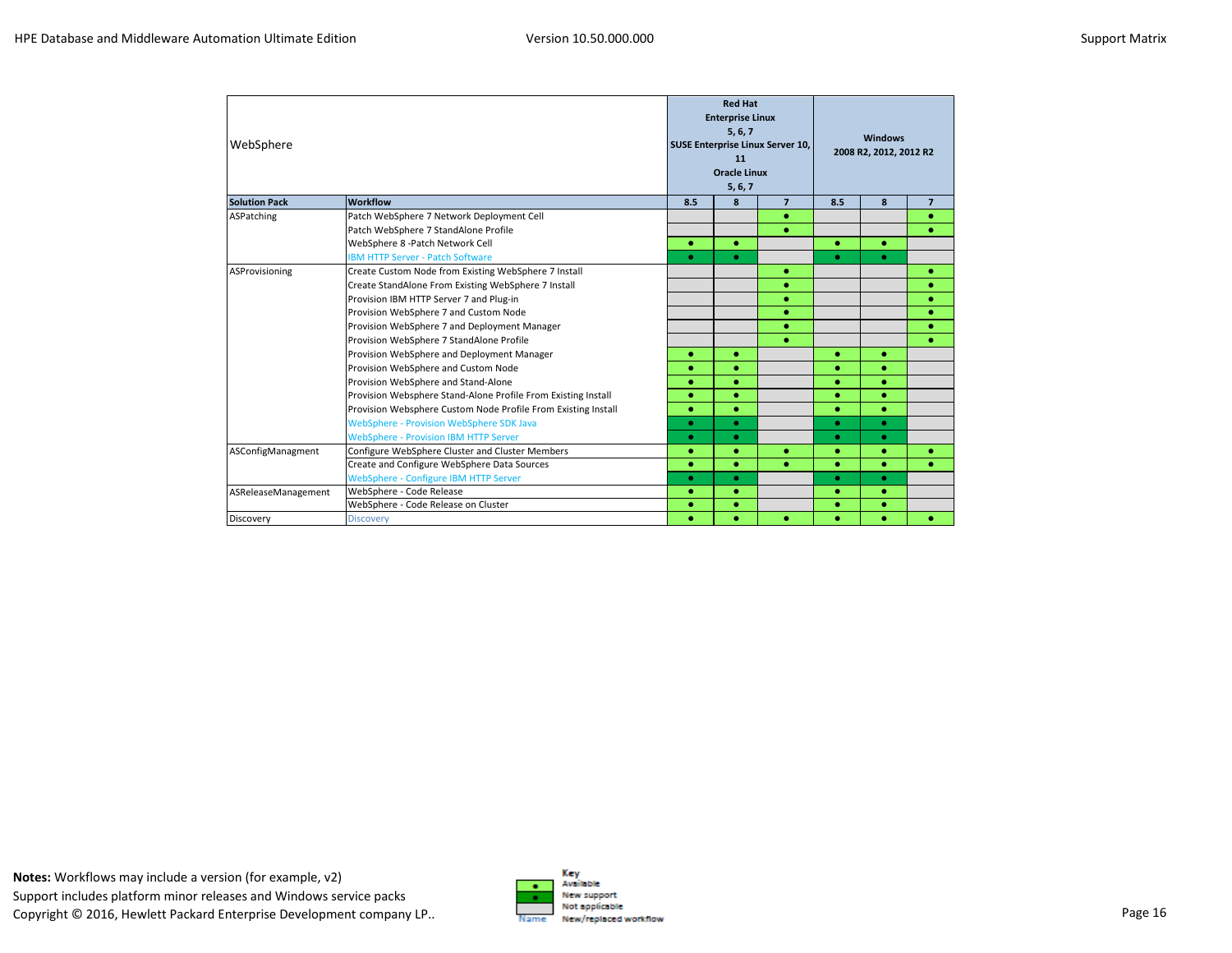| WebSphere            |                                                               |           | <b>Solaris (SPARC)</b><br>10, 11 |                | <b>AIX</b><br>6,7 |           | HP-UX<br>11iv3 (11.31) |                |
|----------------------|---------------------------------------------------------------|-----------|----------------------------------|----------------|-------------------|-----------|------------------------|----------------|
| <b>Solution Pack</b> | <b>Workflow</b>                                               | 8.5       | 8                                | $\overline{7}$ | 8.5               | 8         | $\overline{7}$         | $\overline{7}$ |
| ASPatching           | Patch WebSphere 7 Network Deployment Cell                     |           |                                  | ۰              |                   |           | $\bullet$              |                |
|                      | Patch WebSphere 7 StandAlone Profile                          |           |                                  | $\bullet$      |                   |           | ٠                      |                |
|                      | WebSphere 8 - Patch Network Cell                              | $\bullet$ | ۰                                |                | ۰                 | $\bullet$ |                        |                |
|                      | <b>IBM HTTP Server - Patch Software</b>                       | $\bullet$ | ۰                                |                | $\bullet$         | $\bullet$ |                        |                |
| ASProvisioning       | Create Custom Node from Existing WebSphere 7 Install          |           |                                  | ۰              |                   |           | ۰                      | ۰              |
|                      | Create StandAlone From Existing WebSphere 7 Install           |           |                                  | ۰              |                   |           |                        | ۰              |
|                      | Provision IBM HTTP Server 7 and Plug-in                       |           |                                  | ۰              |                   |           | ٠                      | ۰              |
|                      | Provision WebSphere 7 and Custom Node                         |           |                                  | $\bullet$      |                   |           | $\bullet$              | ۰              |
|                      | Provision WebSphere 7 and Deployment Manager                  |           |                                  | ۰              |                   |           |                        | $\bullet$      |
|                      | Provision WebSphere 7 StandAlone Profile                      |           |                                  | $\bullet$      |                   |           | ۰                      | ٠              |
|                      | Provision WebSphere and Deployment Manager                    | ۰         | ۰                                |                | ۰                 | ۰         |                        |                |
|                      | Provision WebSphere and Custom Node                           | ۰         | ۰                                |                | ۰                 | ٠         |                        |                |
|                      | Provision WebSphere and Stand-Alone                           | ۰         | ۰                                |                | ۰                 | $\bullet$ |                        |                |
|                      | Provision Websphere Stand-Alone Profile From Existing Install | ۰         | ۰                                |                | ٠                 | ٠         |                        |                |
|                      | Provision Websphere Custom Node Profile From Existing Install | ۰         | ۰                                |                | ۰                 | $\bullet$ |                        |                |
|                      | <b>WebSphere - Provision WebSphere SDK Java</b>               | $\bullet$ | $\bullet$                        |                | $\bullet$         | $\bullet$ |                        |                |
|                      | <b>WebSphere - Provision IBM HTTP Server</b>                  | $\bullet$ | $\bullet$                        |                | $\bullet$         | $\bullet$ |                        |                |
| ASConfigManagment    | Configure WebSphere Cluster and Cluster Members               | ۰         | ۰                                | $\bullet$      | ۰                 | $\bullet$ | $\bullet$              |                |
|                      | Create and Configure WebSphere Data Sources                   | ۰         | ۰                                | ۰              | ۰                 | ٠         | ٠                      |                |
|                      | WebSphere - Configure IBM HTTP Server                         | ۰         | $\bullet$                        |                | ۰                 | $\bullet$ |                        |                |
| ASReleaseManagement  | WebSphere - Code Release                                      | ۰         | ۰                                |                | ۰                 | ۰         |                        |                |
|                      | WebSphere - Code Release on Cluster                           | ۰         | ۰                                |                | ٠                 | ٠         |                        |                |
| Discovery            | <b>Discovery</b>                                              | ۰         | $\bullet$                        | ٠              | ٠                 | ٠         | ۰                      |                |

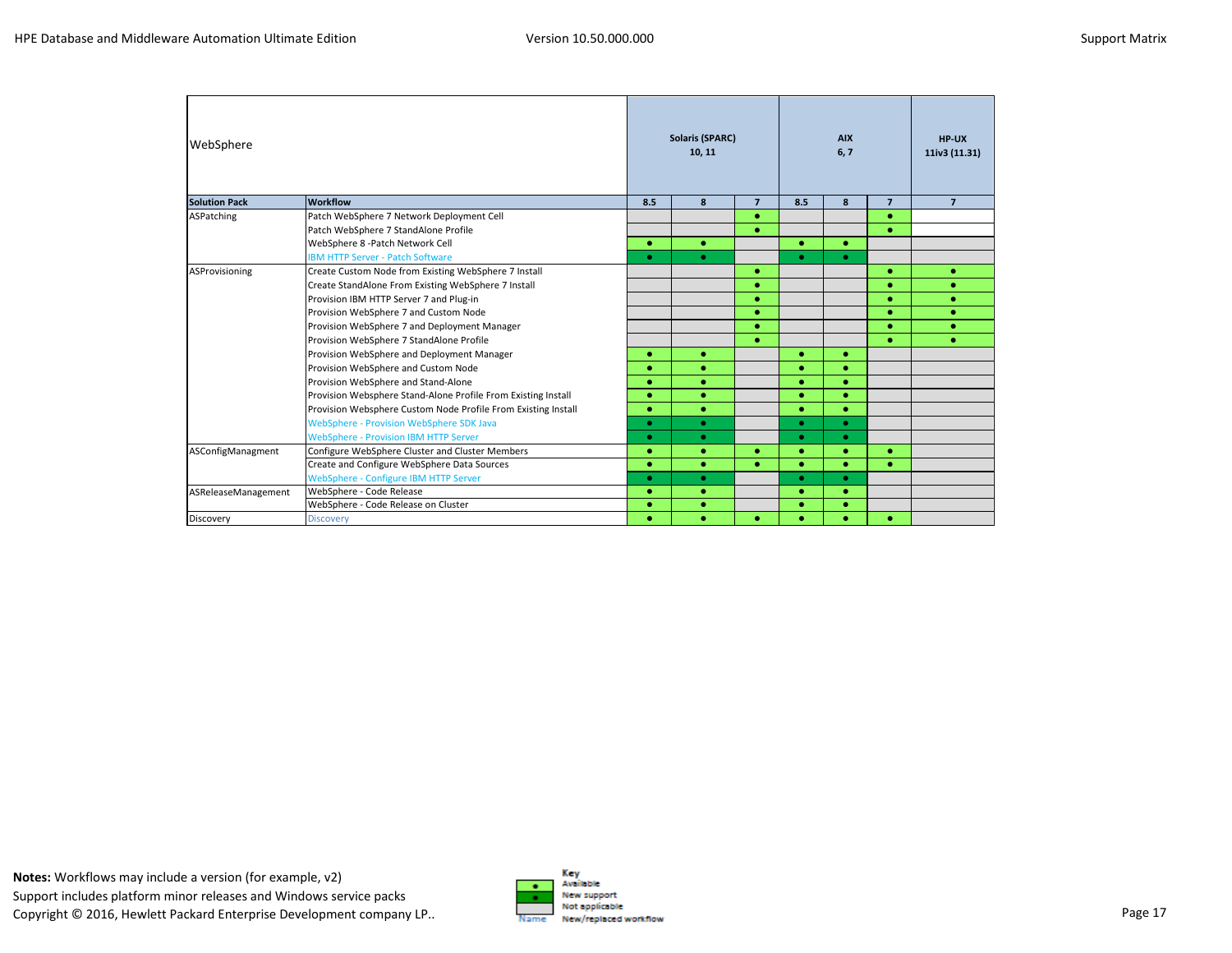| WebLogic             |                                                       |           | <b>Red Hat</b><br><b>Enterprise Linux</b><br>5, 6, 7<br><b>SUSE Enterprise Linux Server 10,</b><br>11<br><b>Oracle Linux</b><br>5, 6, 7 |           | <b>Solaris (SPARC)</b><br>10, 11 |
|----------------------|-------------------------------------------------------|-----------|-----------------------------------------------------------------------------------------------------------------------------------------|-----------|----------------------------------|
| <b>Solution Pack</b> | <b>Workflow</b>                                       | 11G       | 12C                                                                                                                                     | 11G       | <b>12C</b>                       |
| ASProvisioning       | Increase WebLogic Domain Span                         |           |                                                                                                                                         | $\bullet$ |                                  |
|                      | Provision WebLogic Cluster                            | $\bullet$ |                                                                                                                                         | $\bullet$ |                                  |
|                      | WebLogic - Provision Weblogic Domain and Admin Server | $\bullet$ |                                                                                                                                         | $\bullet$ |                                  |
|                      | WebLogic - Provision Weblogic Managed Servers         |           |                                                                                                                                         |           |                                  |
|                      | WebLogic - Provision Weblogic Software                |           |                                                                                                                                         | $\bullet$ |                                  |
|                      | WebLogic - Provision Advanced Domain and Admin Server | $\bullet$ |                                                                                                                                         | $\bullet$ |                                  |
|                      | WebLogic - Create Trust and Identity Keystore *       | $\bullet$ |                                                                                                                                         | $\bullet$ |                                  |
| ASPatching           | <b>WebLogic - Patch WebLogic Domain</b>               | $\bullet$ |                                                                                                                                         | $\bullet$ |                                  |
|                      | Weblogic - Rollback Patch                             | $\bullet$ |                                                                                                                                         | $\bullet$ |                                  |
| ASConfigManagment    | WebLogic - Create and Configure Datasource            | $\bullet$ |                                                                                                                                         |           |                                  |
| ASReleaseManagement  | WebLogic - Code Release                               |           |                                                                                                                                         |           |                                  |
| Discovery            | Discovery                                             | $\bullet$ |                                                                                                                                         |           |                                  |

\* Supports Java 1.6 and 1.7

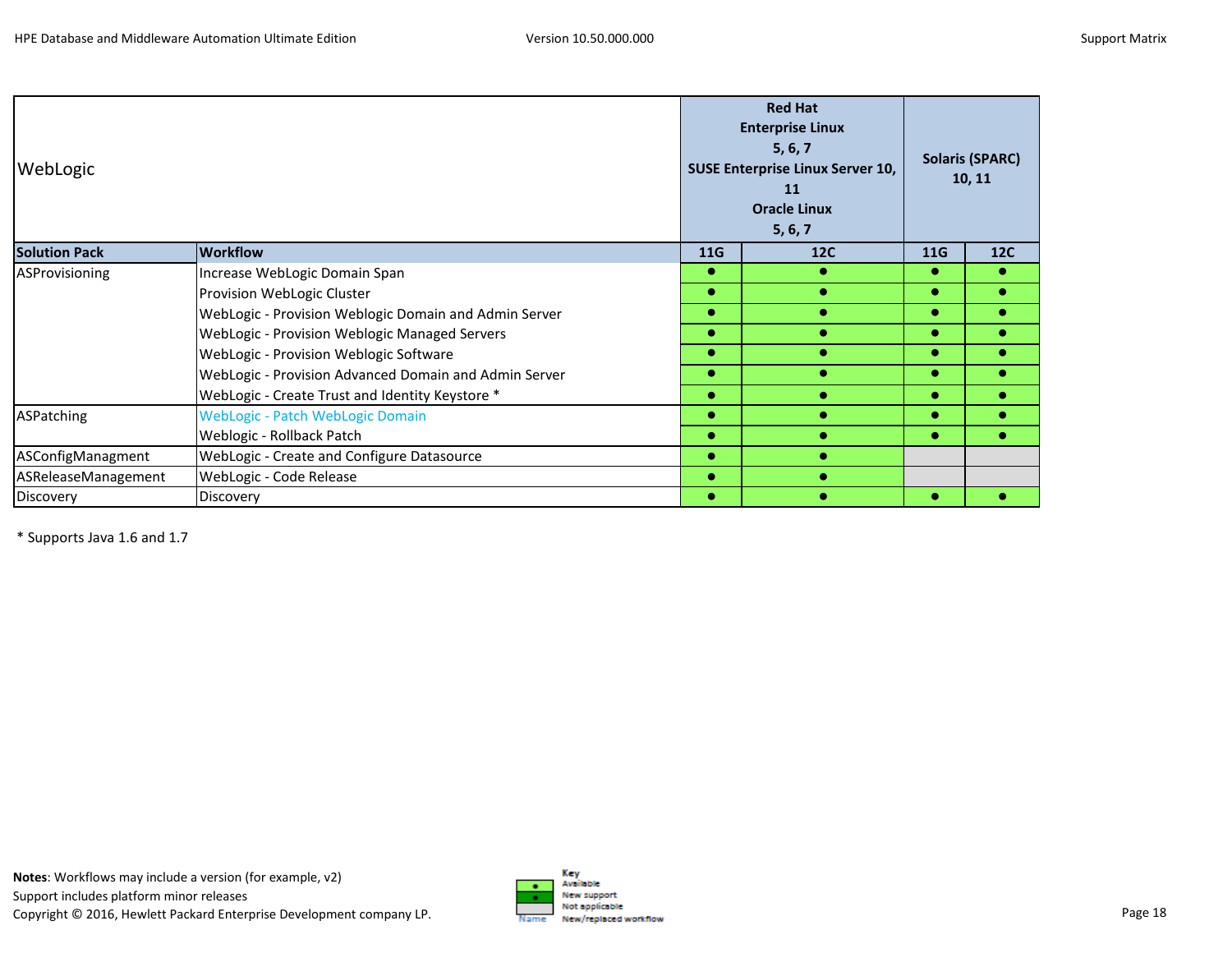| Promote              |                                      | <b>Red Hat</b><br><b>Enterprise Linux</b><br>5, 6, 7<br><b>SUSE Enterprise Linux Server 10,</b><br>11<br><b>Oracle Linux</b><br>5, 6, 7 |  | <b>Solaris (SPARC)</b><br>10, 11 | <b>Windows</b><br>2008 R2, 2012, 2012 R2 |  |
|----------------------|--------------------------------------|-----------------------------------------------------------------------------------------------------------------------------------------|--|----------------------------------|------------------------------------------|--|
| <b>Solution Pack</b> | <b>Workflow</b>                      |                                                                                                                                         |  |                                  |                                          |  |
| Promote              | Promote Workflow - Export            |                                                                                                                                         |  |                                  |                                          |  |
|                      | Promote Workflow - Import            |                                                                                                                                         |  |                                  |                                          |  |
|                      | Promote Workflow - Export and Import |                                                                                                                                         |  |                                  |                                          |  |

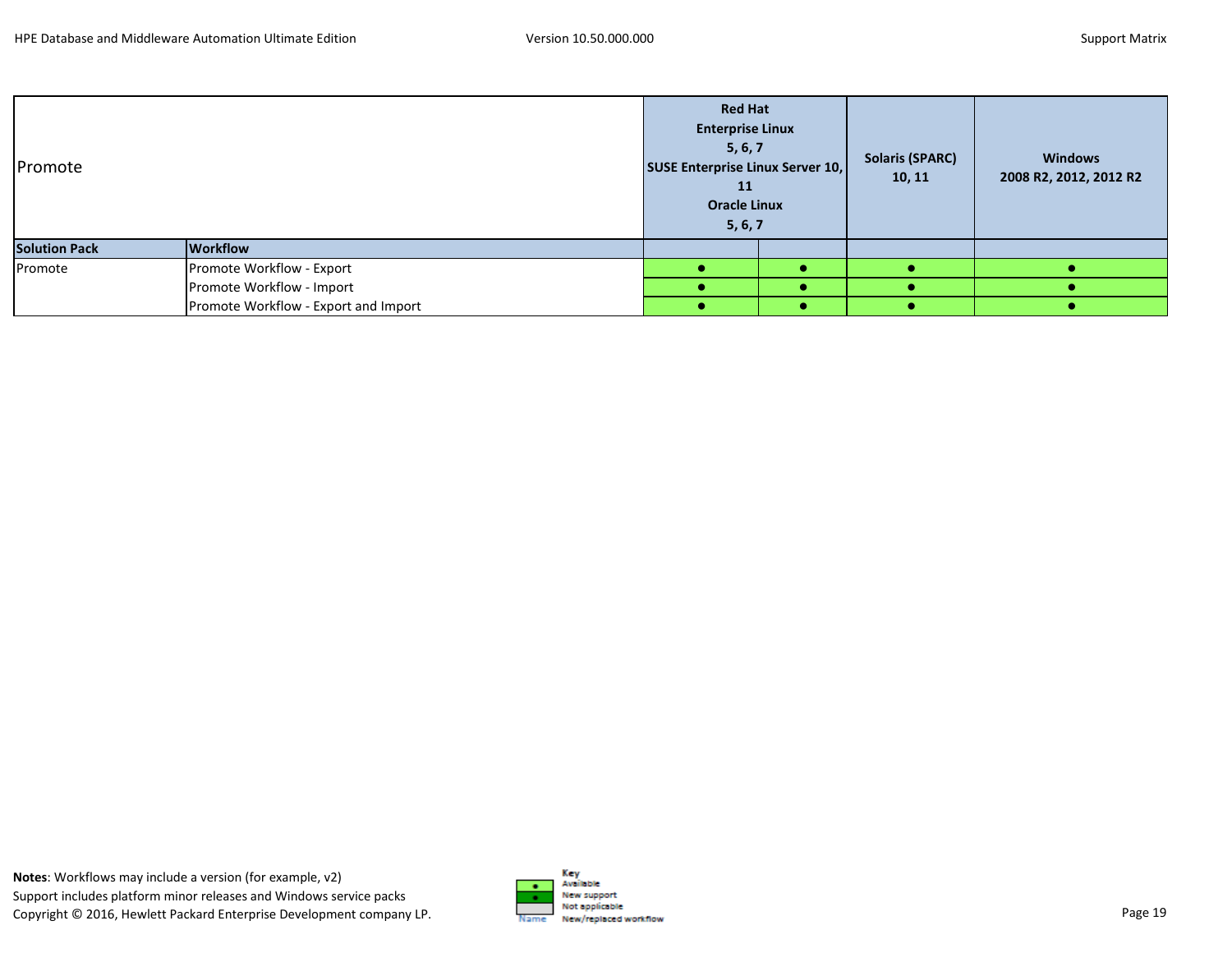| Promote              |                                      | <b>AIX</b><br>6, 7 |
|----------------------|--------------------------------------|--------------------|
| <b>Solution Pack</b> | <b>Workflow</b>                      |                    |
| Promote              | Promote Workflow - Export            |                    |
|                      | Promote Workflow - Import            |                    |
|                      | Promote Workflow - Export and Import |                    |

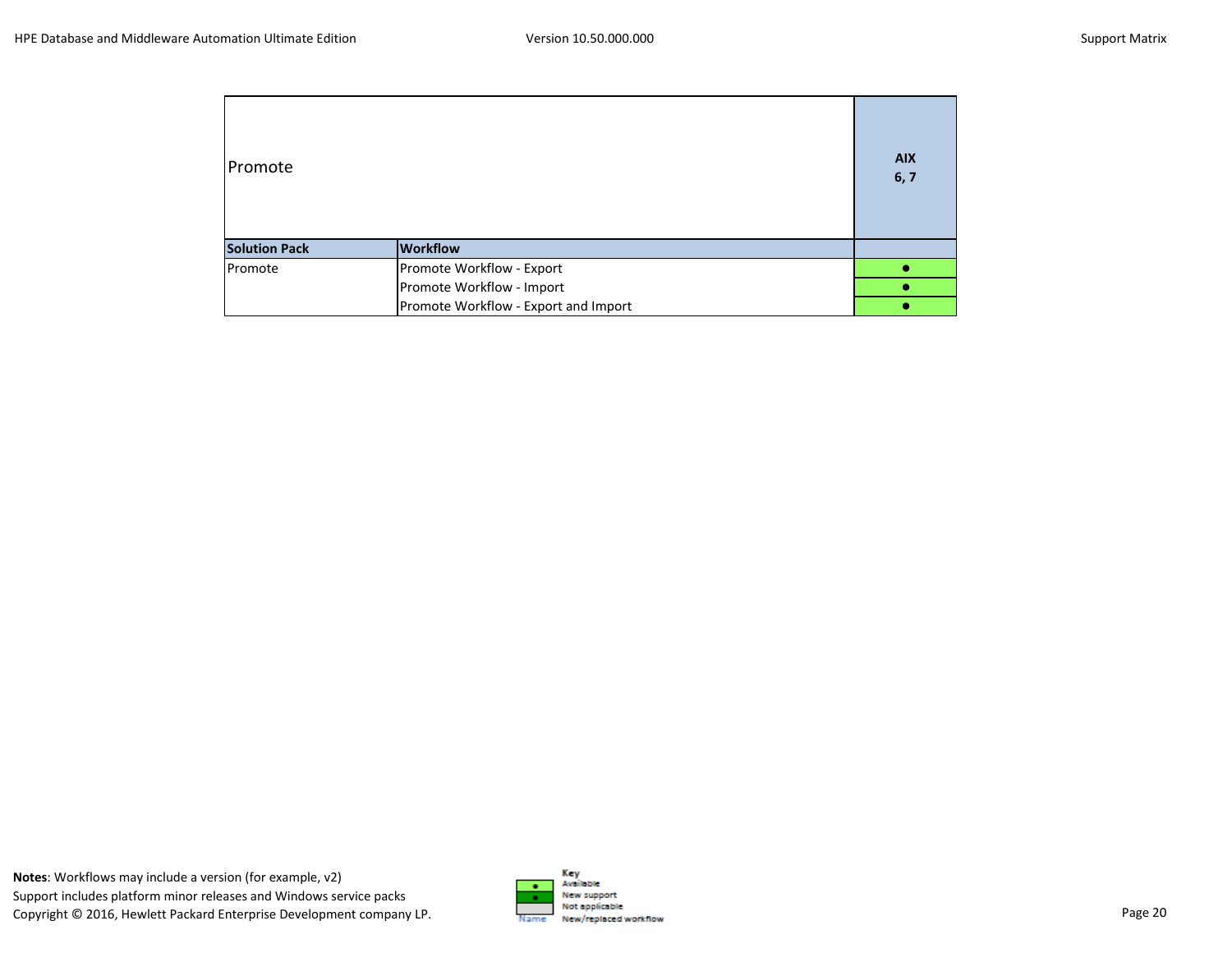### HP Database and Middleware Automation Version 10.50.000.000 Replacement Workflows

The following workflows have been deprecated and replaced in HPE DMA 10.50.000.000. The replacement workflows retain (and improve) the original functionality:

| <b>Product</b> | <b>Solution Pack</b>  | Deprecated Workflow                          | <b>Replacement Workflow</b>           | <b>Version</b> |
|----------------|-----------------------|----------------------------------------------|---------------------------------------|----------------|
| WebSphere      | <b>ASProvisioning</b> | <b>Provision IBM HTTP Server and Plug-in</b> | WebSphere - Provision IBM HTTP Server | 10.50.000.000  |
|                |                       |                                              |                                       |                |
| <b>MSSQL</b>   | <b>DBRefresh</b>      | Backup and Restore MS SQL Database           | MS SQL - Backup and Restore Database  | 10.50.000.000  |
|                |                       | Backup MS SQL Database                       | MS SQL - Backup Database              | 10.50.000.000  |
|                |                       | Restore MS SQL Database                      | <b>IMS SQL - Restore Database</b>     | 10.50.000.000  |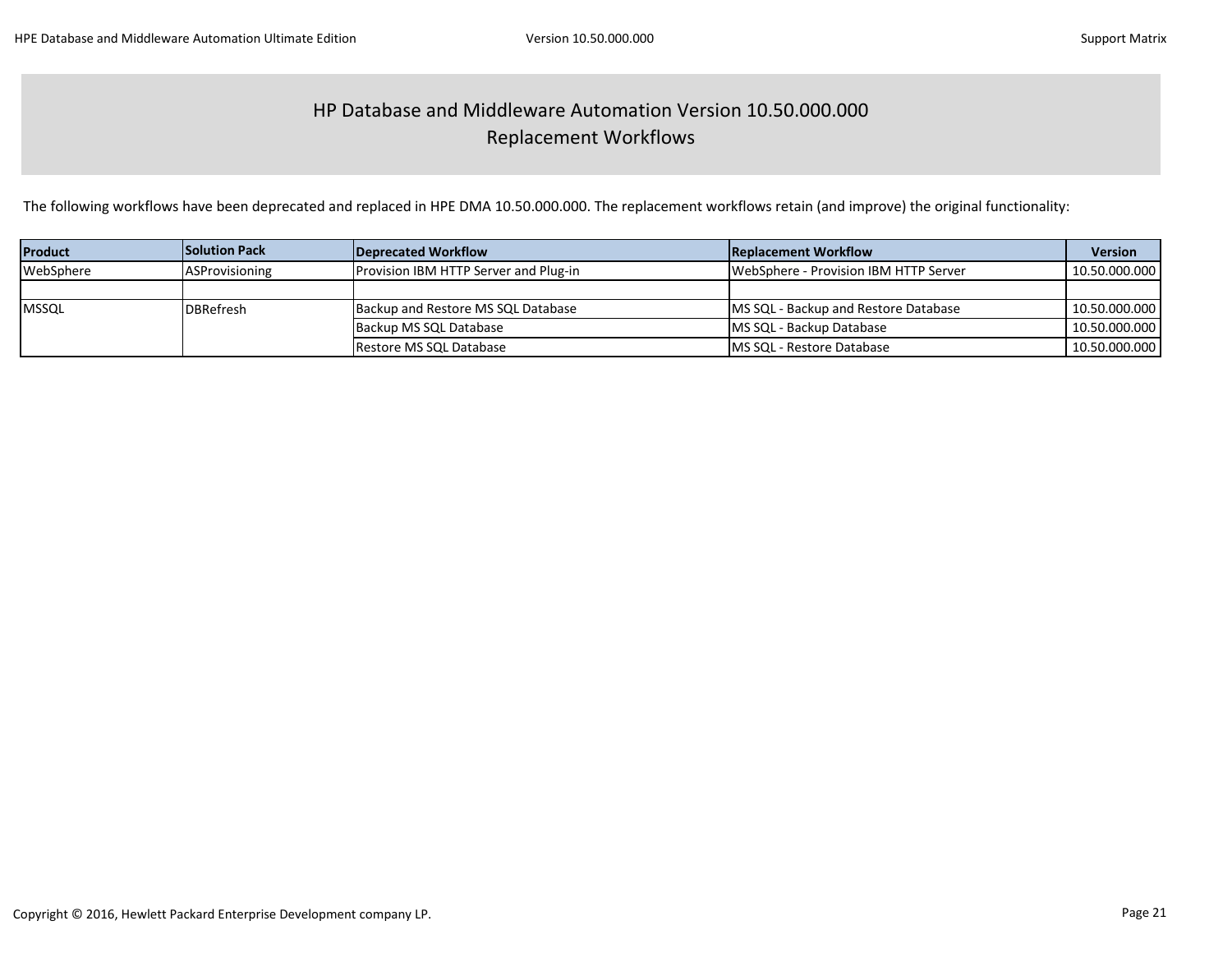### HP Database and Middleware Automation Version 10.50.000.000 Required Software Infrastructure

| lSoftware Infrastructure  | Product                                                        | <b>Version</b>                                                                                                                                       |  |
|---------------------------|----------------------------------------------------------------|------------------------------------------------------------------------------------------------------------------------------------------------------|--|
|                           |                                                                |                                                                                                                                                      |  |
| DMA server platform       | Red Hat Enterprise Linux                                       | 5.8, 6.1 64-bit                                                                                                                                      |  |
|                           | <b>SUSE Enterprise Linux</b>                                   | 11 (or later) 64-bit                                                                                                                                 |  |
|                           | Red Hat Enterprise with Security-Enhanced<br>Linux (All modes) | 6.x 64-bit                                                                                                                                           |  |
| Server management tool    |                                                                | HPEDCA Virtual Appliance 2016.01                                                                                                                     |  |
|                           | <b>HP Server Automation</b>                                    | Server Automation 10.x Ultimate Edition<br>(SA 10.1x, 10.2x, and 10.5x)                                                                              |  |
|                           |                                                                | Server Automation 10.x Enterprise<br>Edition (SA 10.0x, 10.2x, and 10.5x)                                                                            |  |
|                           |                                                                | Server Automation 10.x Standard Edition<br>(SAVA 10.0x)                                                                                              |  |
| DMA backend database tool | Oracle Database Enterprise or Standard                         | 12c                                                                                                                                                  |  |
|                           | Edition                                                        | 11gR2                                                                                                                                                |  |
|                           | PostgreSQL                                                     | 9.3.5                                                                                                                                                |  |
| <b>Oracle Java</b>        | Java Runtime Environment (JRE)                                 | Version 8 Update 92 (1.8_u92) on Linux<br>flavors, Windows, Solaris<br>Version 8 Update 5 (1.8_u5) on HPUX<br>Version 8 Update 130 (1.8 u130) on AIX |  |

**Notes:** Products are supported until end-of-life.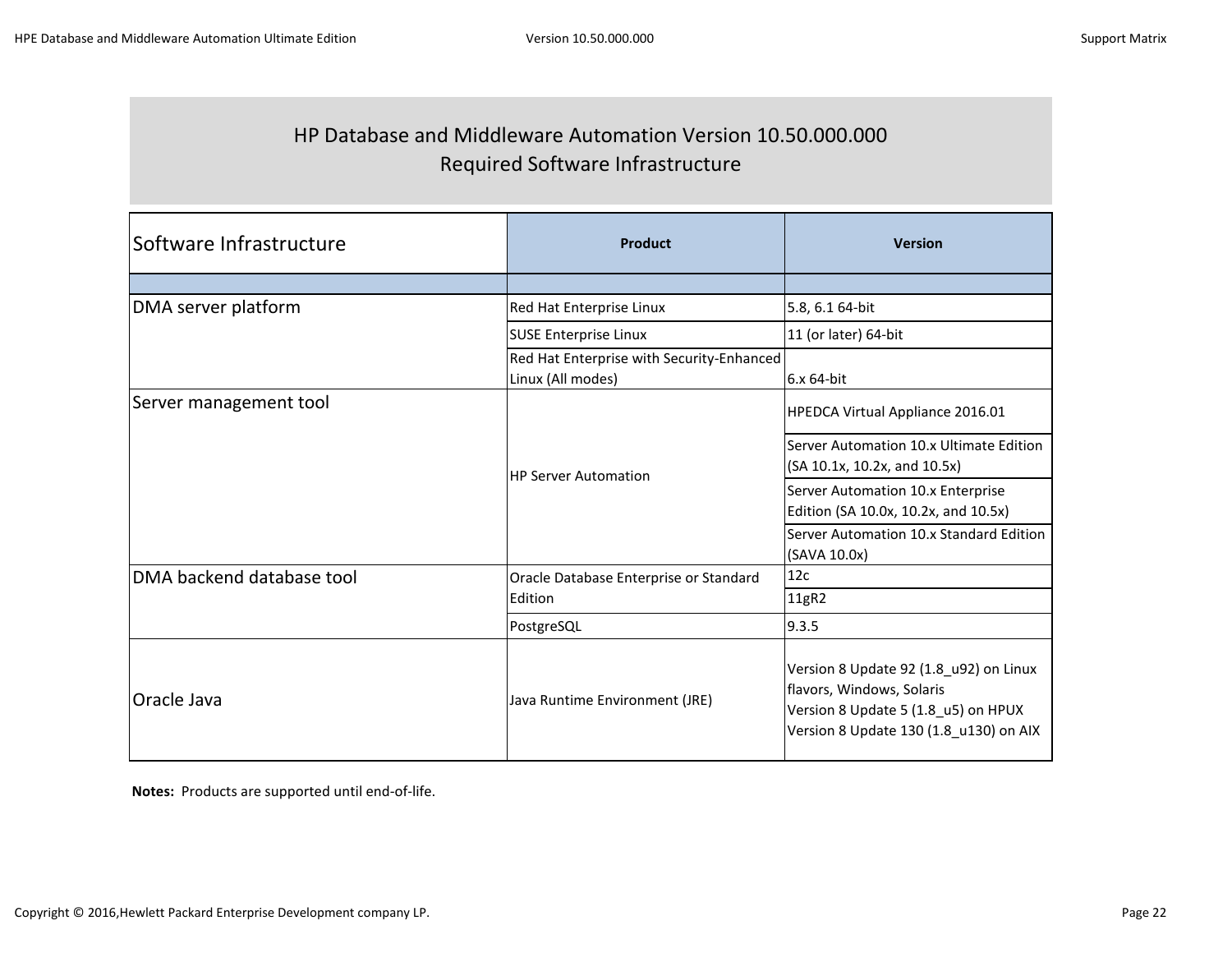### HP Database and Middleware Automation Version 10.50.000.000 Supported Web Browsers

| <b>Web Browser</b> | <b>Product</b>              | <b>Version</b> |
|--------------------|-----------------------------|----------------|
| <b>Browser</b>     | Microsoft Internet Explorer | 10 and 11      |
|                    | Google Chrome               |                |
|                    | Mozilla Firefox             |                |

**Note:** Products are supported until end-of-life.